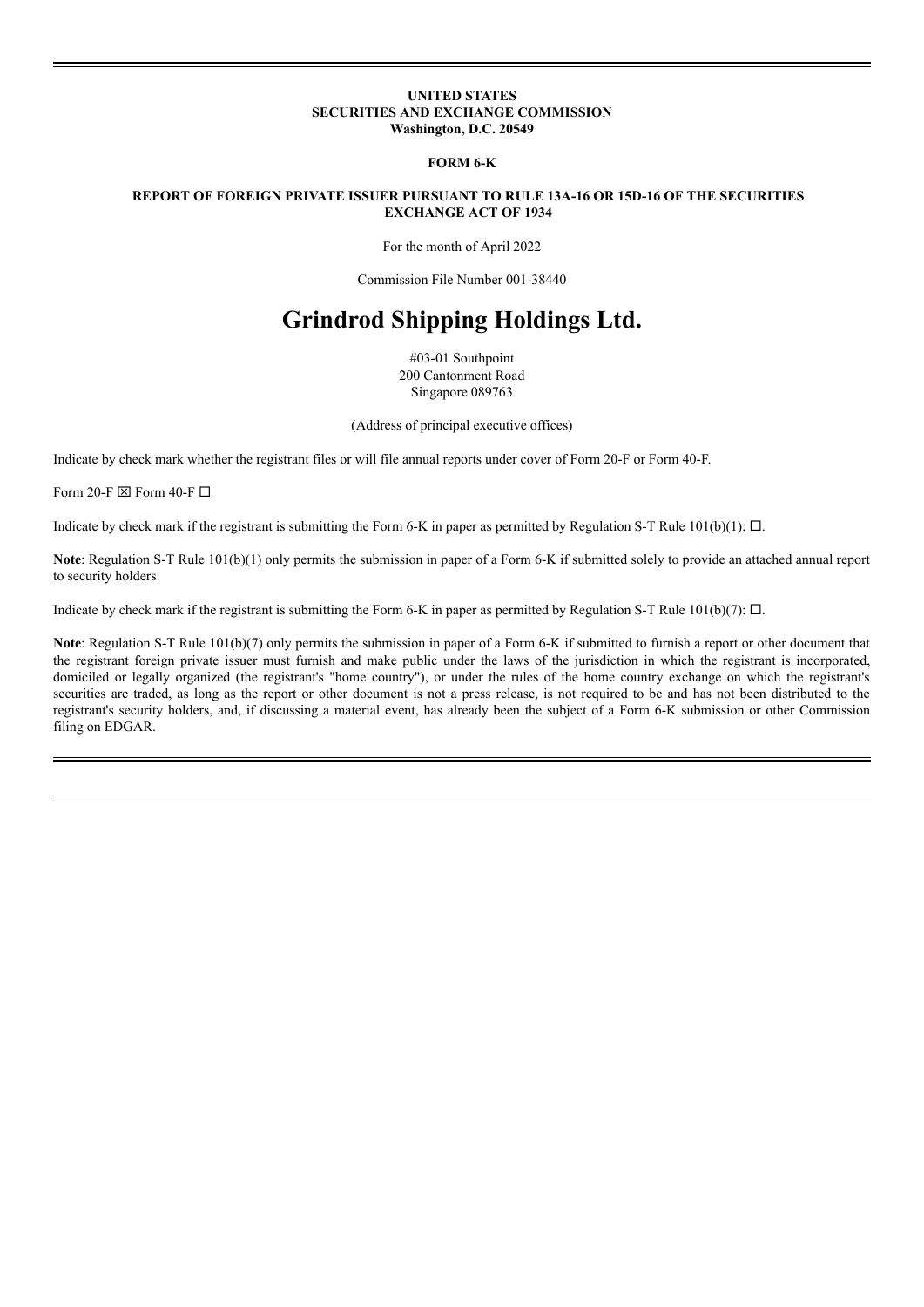# **INFORMATION CONTAINED IN THIS FORM 6-K REPORT**

Grindrod Shipping Holdings Ltd. (the "**Company**") announces its intent to hold an Annual General Meeting of Shareholders on May 26, 2022 at 18:00 Singapore Standard Time (the "**AGM**"). The notice of the AGM is attached hereto as Exhibit 99.1.

# **Exhibits**

[99.1](file:///X:/Live%20Jobs/Retail%20Edgar/Go-Filer/GRINDROD%20SHIPPING/91%20-%20gsh090%20-%206-K%20-%2001-04-2022/Round%20-%2002%20-%20Draft%20Changes%20-%2004-03-2022/Final/gsh090_ex99-1.htm) [Notice of Annual General Meeting of Shareholders of Grindrod Shipping Holdings Ltd. \(including a form of proxy and voting](file:///X:/Live%20Jobs/Retail%20Edgar/Go-Filer/GRINDROD%20SHIPPING/91%20-%20gsh090%20-%206-K%20-%2001-04-2022/Round%20-%2002%20-%20Draft%20Changes%20-%2004-03-2022/Final/gsh090_ex99-1.htm) instructions).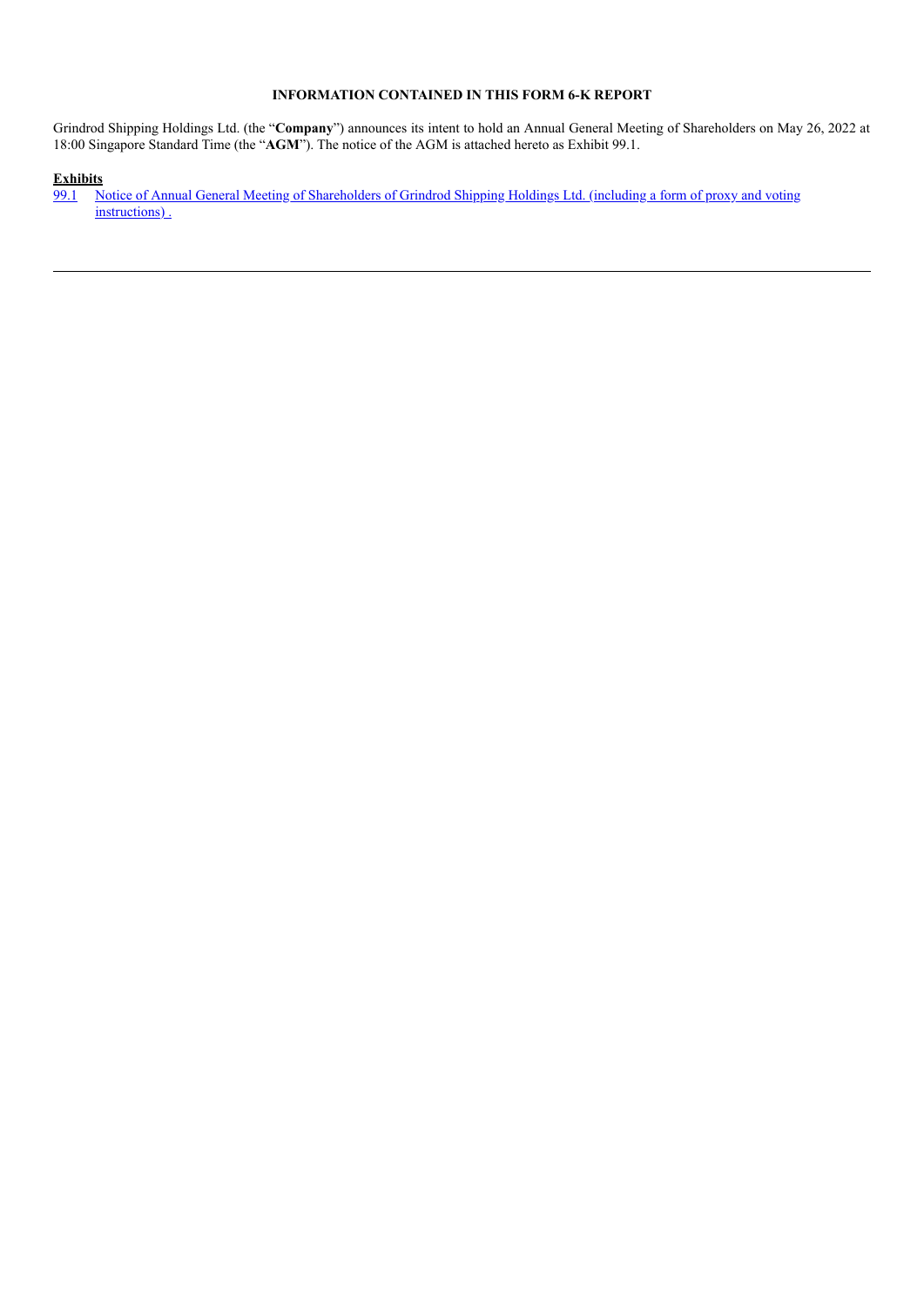# **SIGNATURES**

Pursuant to the requirements of the Securities Exchange Act of 1934, the registrant has duly caused this report to be signed on its behalf by the undersigned, thereunto duly authorized.

# **GRINDROD SHIPPING HOLDINGS LTD.**

Dated: April 6, 2022 /s/ Stephen Griffiths

Name: Stephen Griffiths Title: Chief Financial Officer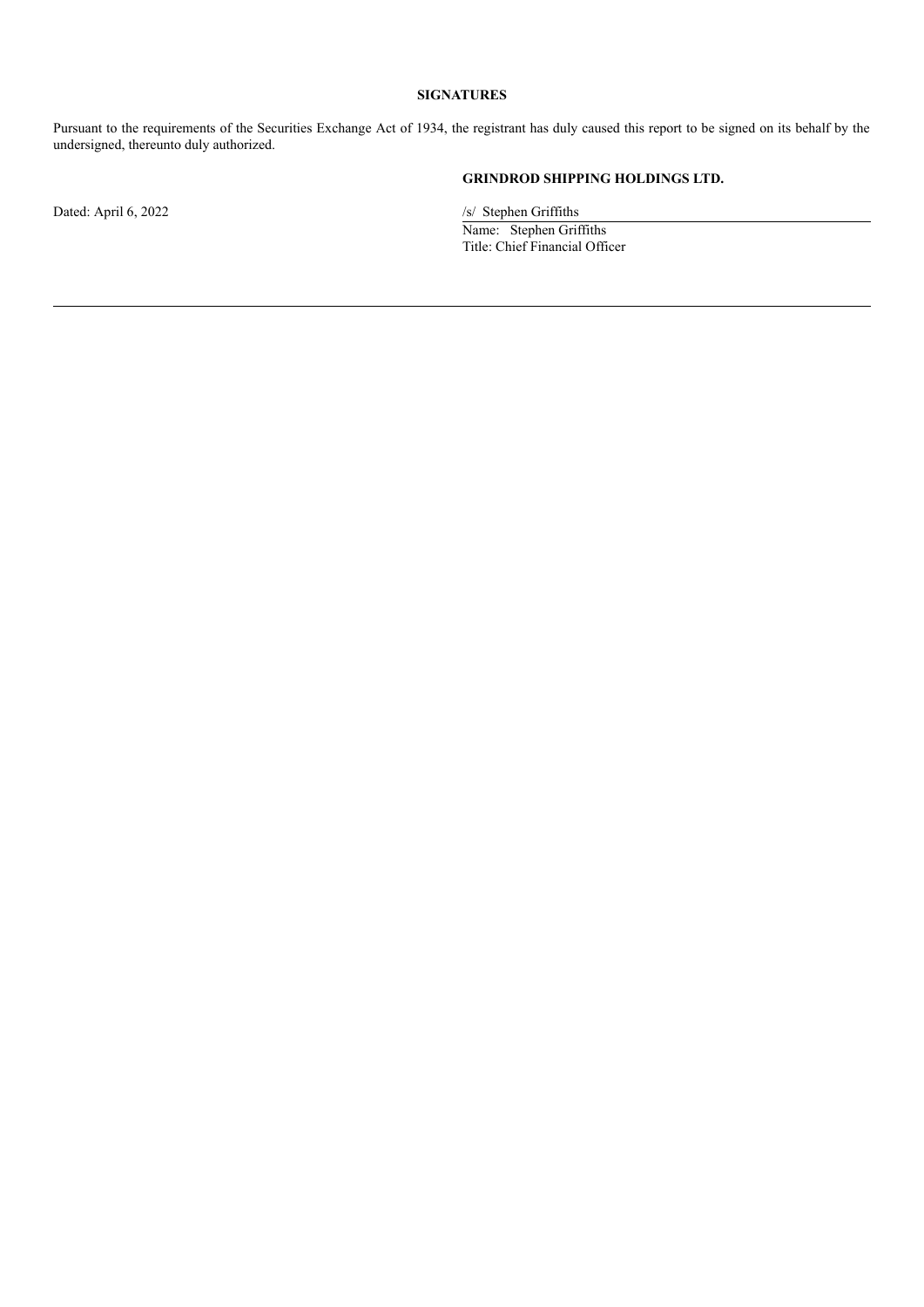

**Grindrod Shipping Holdings Ltd.** (Incorporated in Singapore) (Registration number: 201731497H) Primary listing on the NASDAQ Global Select Market Secondary listing on the JSE Main Board NASDAQ Share code: GRIN and SEC CIK Number: CIK0001725293 JSE Share code: GSH and ISIN: SG9999019087 ("**GRIN**" or **the "Company**")

# **NOTICE OF ANNUAL GENERAL MEETING OF SHAREHOLDERS TO BE HELD ON MAY 26, 2022**

**NOTICE IS HEREBY GIVEN** that the ANNUAL GENERAL MEETING of the shareholders of the Company will be held on May 26, 2022 at 18:00 Singapore Standard Time (12:00 South Africa Standard Time, 06:00 United States Eastern Daylight Time) by way of electronic means (the **"AGM**").

**Due to the COVID-19 outbreak in Singapore, shareholders will not be able to physically attend the AGM which is to be conducted by way of electronic means. A shareholder entitled and wishing to vote on the matters to be considered at the AGM must complete the form of proxy and voting instruction (attached) to appoint the Chairman of the AGM as his / her / its proxy to vote in his / her / its stead. A shareholder wishing to attend the AGM by electronic means is required to pre-register. Please refer to the information contained in this Notice of Annual General Meeting of Shareholders (this "Notice") for details on how to vote and how to attend by electronic means.**

This Notice is distributed to Shareholders of Record recorded in the register of members of the Company as at April 6, 2022 and Beneficial Shareholders recorded in the records of the relevant securities depository on April 1, 2022. This Notice is available on our website at http://www.grinshipping.com/Content/EventsPresentationsAndNotices.

The purpose of the AGM is for the shareholders of the Company to consider and, if thought fit, pass, with or without modifications, the following resolutions:

# **AS ROUTINE BUSINESS**

## **Ordinary Resolution No. 1 – Singapore Statutory Financial Statements**

RESOLVED THAT, the Directors' Statement, the Auditors' Report and the Audited Financial Statements of the Company for the financial year ended December 31, 2021 be received and adopted.

## **Ordinary Resolution No. 2 – Appointment of Director**

RESOLVED THAT, on the recommendation of the Compensation and Nomination Committee and endorsement of the Board of Directors of the Company (the "Board of Directors" or the "Directors"):

Mr. John Peter Herholdt, who will retire by rotation at the AGM pursuant to Regulation 101 of the Constitution of the Company, and who, being eligible, has offered himself for re-election, be and is hereby re-appointed as a Director of the Company.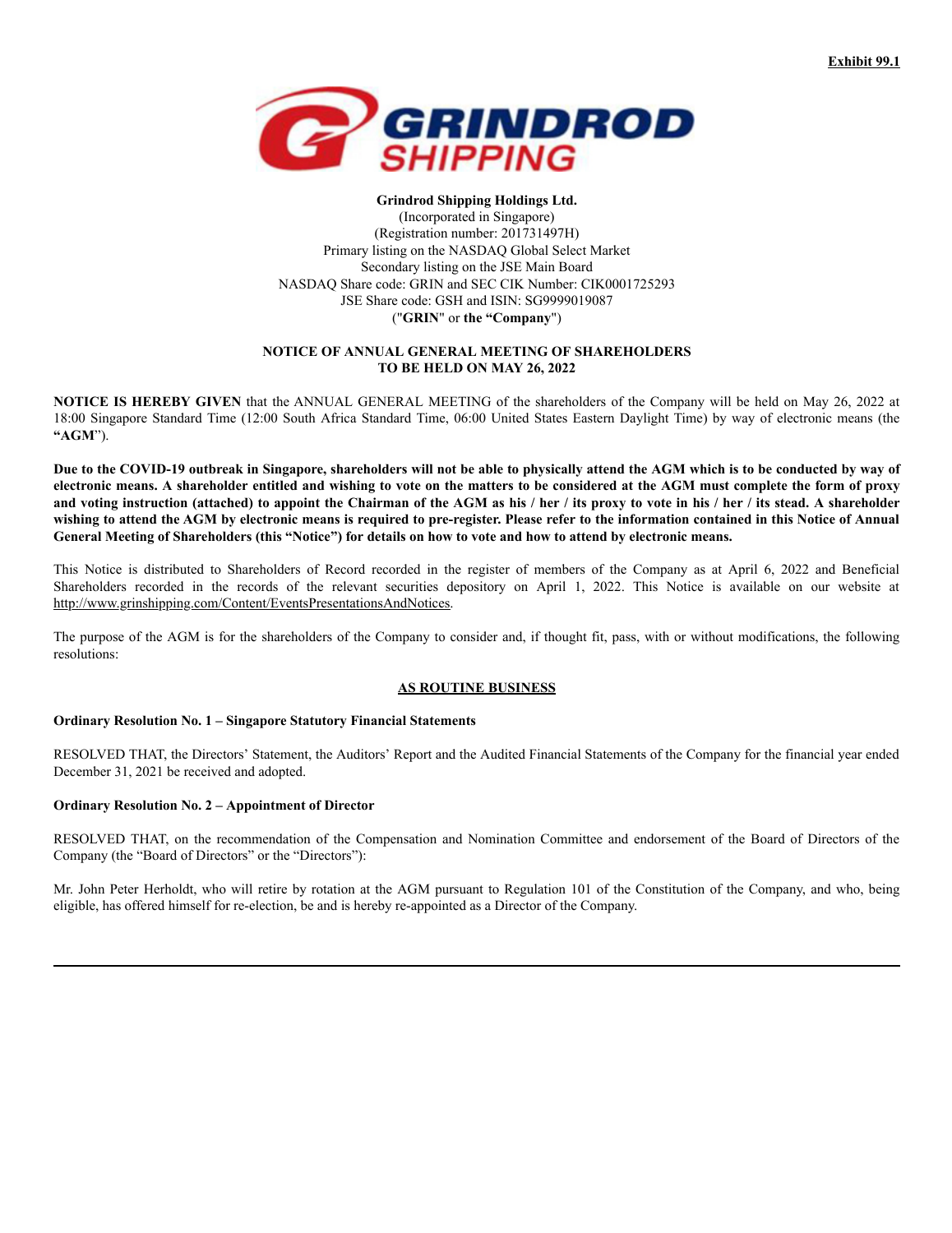# **Ordinary Resolution No. 3 – Appointment of Director**

RESOLVED THAT, on the recommendation of the Compensation and Nomination Committee and endorsement of the Board of Directors:

Mr. Quah Ban Huat, who will retire by rotation at the AGM pursuant to Regulation 101 of the Constitution of the Company, and who, being eligible, has offered himself for re-election, be and is hereby re-appointed as a Director of the Company.

# **Ordinary Resolution No. 4 - Appointment of Director**

RESOLVED THAT, on the recommendation of the Compensation and Nomination Committee and endorsement of the Board of Directors:

Mr. Paul Charles Over, who will retire by rotation at the AGM pursuant to Regulation 106 of the Constitution of the Company, and who, being eligible, has offered himself for re-election, be and is hereby re-appointed as a Director of the Company.

# **Ordinary Resolution No. 5 – Non-executive Directors' remuneration for the financial year ending December 31, 2022**

**RESOLVED THAT,** the Non-executive Directors of the Company from time to time during the year ending December 31, 2022 each be remunerated in accordance with the following:

- (a) annual fee rates as may be relevant to each Non-executive Director: (i) total all-inclusive Chairman's fee of US\$175,000; (ii) Director's fee of US\$85,000; (iii) Committee Chairman's fee of US\$40,000; and (iv) Committee member's fee of US\$15,000; and
- (b) Grant of FSP awards based on a one-off amount to each Non-executive director, which takes into account and recognises their contributions for the financial years ended 31 December 2020 and 31 December 2021 and ending 31 December 2022: (i) Mr. Michael John Hankinson of US\$237,500; (ii) Mr. John Peter Herholdt of US\$165,000; (iii) Mr. Quah Ban Huat of US\$165,000; (iv) Mr. Murray Paul Grindrod of US\$75,000; and (v) Mr. Paul Charles Over of US\$31,875. The quantity of the FSP awards will be based on the GRIN share price to be determined at date of grant of FSP award. The FSP awards once granted to each Non-executive director, will vest immediately upon grant.

# **Ordinary Resolution No. 6 – Re-appointment and remuneration of auditors**

RESOLVED THAT, upon the recommendation of the Audit and Risk Committee, Deloitte & Touche LLP be re-appointed as the auditors of the Company for the financial year ending December 31, 2022 and that the Directors be empowered to fix the auditors' remuneration in their absolute discretion.

# **AS SPECIAL BUSINESS**

# **Ordinary Resolution No. 7 – Amendment of the 2018 Forfeitable Share Plan Rules**

RESOLVED THAT, the amendments to the 2018 Forfeitable Share Plan (as amended, "**Amended FSP**"), be received and adopted and in particular it be noted that the Amended FSP has been amended to take into account, *inter alia*, the following:

(i) the rules under which awards ("**Awards**") of fully paid-up ordinary shares ("**Shares**"), will be granted, free of payment, to selected employees and executive directors of the Company and/or its subsidiaries, will be amended to also include Non-executive directors of the Company and/or its subsidiaries; and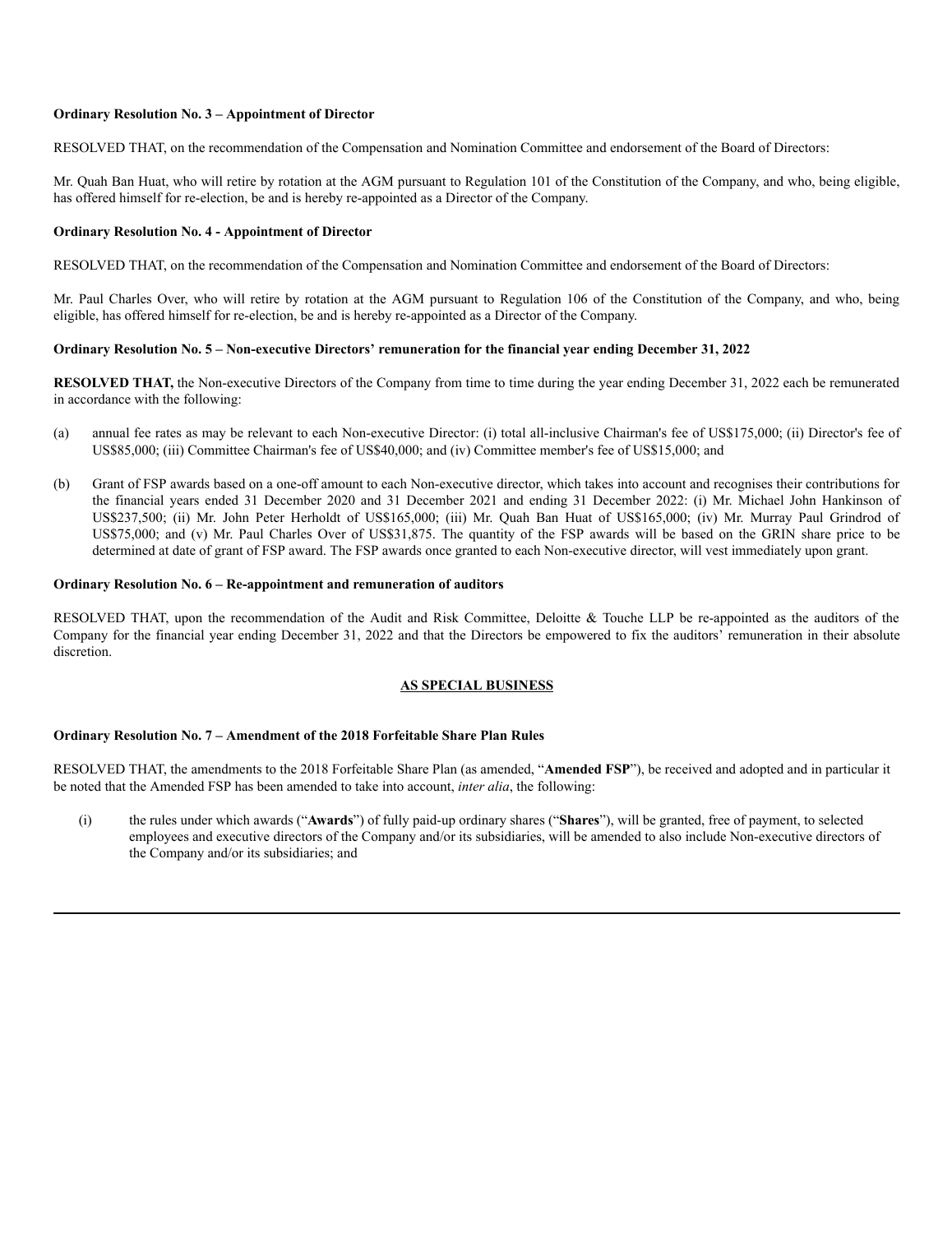- (ii) the Non-Executive Directors' Awards per annum shall be fixed at an amount equal to 50% of each respective Non-Executive Director's annual fixed fees payable in cash ; and
- (iii) the Non-executive Directors be included as recipients of the Awards with effect from the financial year commencing January 1, 2022.

# **Ordinary Resolution No. 8 – Non-executive Directors Compensation Program**

**RESOLVED THAT**, for extraordinary work undertaken on behalf of the Company outside of the scope and time commitment contained in the letters of appointment for the Non-executive Directors ("**NEDs**") commencing February 1, 2022, the NEDs be compensated by way of an incremental NED compensation program ("**NED Compensation Program**") to be adopted pursuant to which the NEDs concerned will be paid up to US\$2,000 per diem, or a monthly retainer, or a flat retainer, always subject to a maximum of US\$120,000 per annum per NED.

# **Ordinary Resolution No. 9 – Authority to allot and issue shares under the 2018 Forfeitable Share Plan**

RESOLVED THAT pursuant to Section 161 of the Singapore Companies Act 1967, but subject otherwise to the provisions of our Constitution, the Directors be and are hereby authorised and empowered to:

- (a) offer and grant awards of ordinary shares in the capital of the Company ("Awards") in accordance with the provisions of the Grindrod Shipping Holdings Ltd. 2018 Forfeitable Share Plan (the "2018 Forfeitable Share Plan") and to allot and issue from time to time such shares as may be required to be delivered pursuant to the vesting of the Awards under the 2018 Forfeitable Share Plan and that such authority shall continue in force until the earliest of (i) the conclusion of the next annual general meeting of the Company, (ii) the expiration of the period within which our next annual general meeting is required by law to be held, or (iii) the point at which the maximum number of Awards permitted to be made in terms of the 2018 Forfeitable Share Plan as per the FSP Prescribed Limit (as hereafter defined), has been reached; and
- (b) notwithstanding that the authority conferred by part (a) of this Resolution may have ceased to be in force, allot and issue shares as may be required to be delivered in pursuance of any Award made or granted by our Directors while the authority conferred by part (a) of this Resolution was in force, provided that the aggregate number of shares at any one time which may be granted in an Award together with all existing Awards that have not yet vested under the 2018 Forfeitable Share Plan, shall not exceed 5% of the number of ordinary shares in issue (excluding treasury shares), as determined in reference to the day preceding the Award (the "FSP Prescribed Limit").

# **Ordinary Resolution No. 10 – Renewal of the Share Repurchase Mandate**

# RESOLVED THAT:

(a) for the purposes of Sections 76C and 76E of the Singapore Companies Act 1967, the exercise by our Directors of all of our powers to purchase or otherwise acquire issued ordinary shares in the capital of the Company ("ordinary shares") not exceeding in aggregate the Share Repurchase Prescribed Limit (as hereafter defined), at such price or prices as may be determined by our Directors from time to time up to the Maximum Price (as hereafter defined), by way of market purchases on the NASDAQ Global Select Market and/or the Johannesburg Stock Exchange and in compliance with the requirements of Rule 10b-18 under the U.S. Securities and Exchange Act of 1934, as amended (the "Exchange Act"), and under Rule 10b5-1 under the Exchange Act (if a plan is established thereunder), and, in all cases, in accordance with all laws and the regulations and rules of the NASDAQ Global Select Market or the Johannesburg Stock Exchange as may be applicable, be and is hereby authorized and approved generally and unconditionally (the "Share Repurchase Mandate");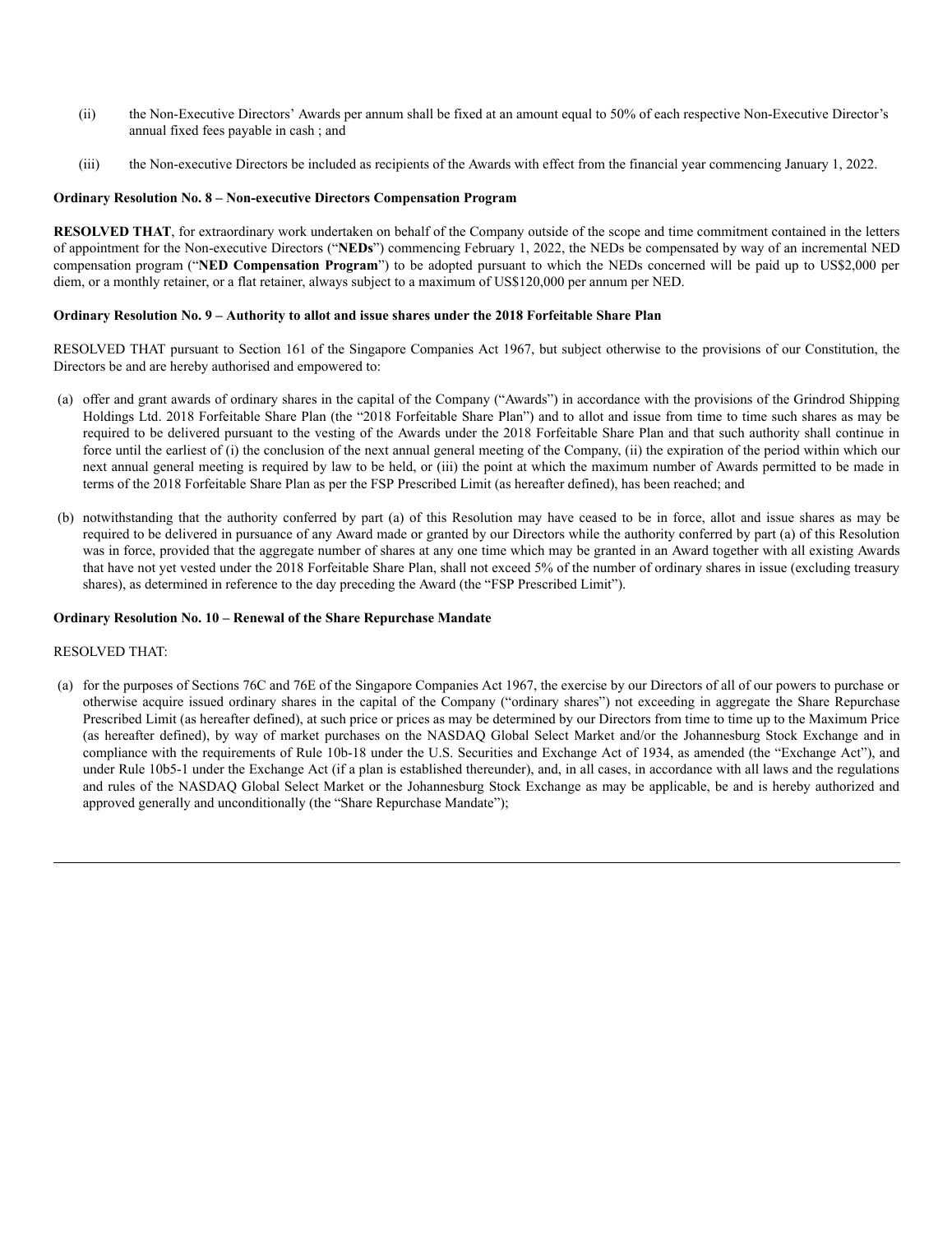- (b) any ordinary share purchased or acquired by us pursuant to the mandate contained in paragraph (a) of this Resolution shall, at the discretion of the Directors, either be cancelled or held in treasury and dealt with in accordance with the Singapore Companies Act 1967;
- (c) unless varied or revoked by our shareholders in a general meeting, the authority conferred on our Directors pursuant to the mandate contained in paragraph (a) above may be exercised by our Directors at any time and from time to time during the period commencing from the date of the passing of this Resolution and expiring on the earliest of:
	- (i) the date on which the next annual general meeting of the Company is held;
	- (ii) the date by which the next annual general meeting of the Company is required by law to be held;
	- (iii) the date on which the share purchases pursuant to the Share Repurchase Mandate are carried out to the full extent mandated; or
	- (iv) the date on which the authority pursuant to the Share Repurchase Mandate contained in paragraph (a) of this Resolution is varied or revoked;
- (d) in this Resolution:

"**Share Repurchase Prescribed Limit**" means the number of issued ordinary shares representing 10% of the total number of issued ordinary shares outstanding as of the date of the passing of this Resolution (excluding any ordinary shares which are held as treasury shares as at that date), unless the Company has effected a reduction of the share capital of the Company in accordance with the applicable provisions of the Singapore Companies Act 1967, at any time during the Relevant Period, in which event the total number of ordinary shares of the Company shall be taken to be the total number of ordinary shares of the Company as altered;

"**Relevant Period**" means the period commencing from the date of passing of this Resolution and expiring on the date our next annual general meeting is held or is required by law to be held, whichever is the earlier;

"**Maximum Price**" means an amount (excluding related brokerage, commission, applicable goods and services tax, stamp duties, clearance fees and other related expenses) which may be paid for an ordinary share purchased or acquired by us pursuant to the mandate contained in paragraph (a) above, not exceeding, in the case of a market purchase of an ordinary share, the highest independent bid or the last independent transaction price, whichever is higher, of our ordinary shares quoted or reported on the NASDAQ Global Select Market or the securities exchange operated by JSE Limited (the "JSE"), as the case may be, or shall not exceed any volume weighted average price, or other price determined under any pricing mechanism, in compliance with the requirements under Rule 10b-18 under the Exchange Act, at the time the purchase is effected; and

(e) our Directors and each of them be and are hereby authorised to do all acts and things (including, without limitation, executing all such documents as may be required, including all filings required to be made pursuant to the requirements of the Exchange Act) as they or each of them deem desirable, necessary or expedient to give effect to the transactions contemplated and/or authorized by this resolution as they or each of them may in their or each of their absolute discretion deem fit in the interests of the Company.

## **Resolution No. 11 – Authority to issue and allot shares**

RESOLVED THAT pursuant to Section 161 of the Singapore Companies Act 1967, but subject otherwise to the provisions of our Constitution,

- (a) authority be and is hereby given to our Directors:
	- (i) to allot and issue ordinary shares of the Company ("shares") whether by way of rights, bonus or otherwise; and/or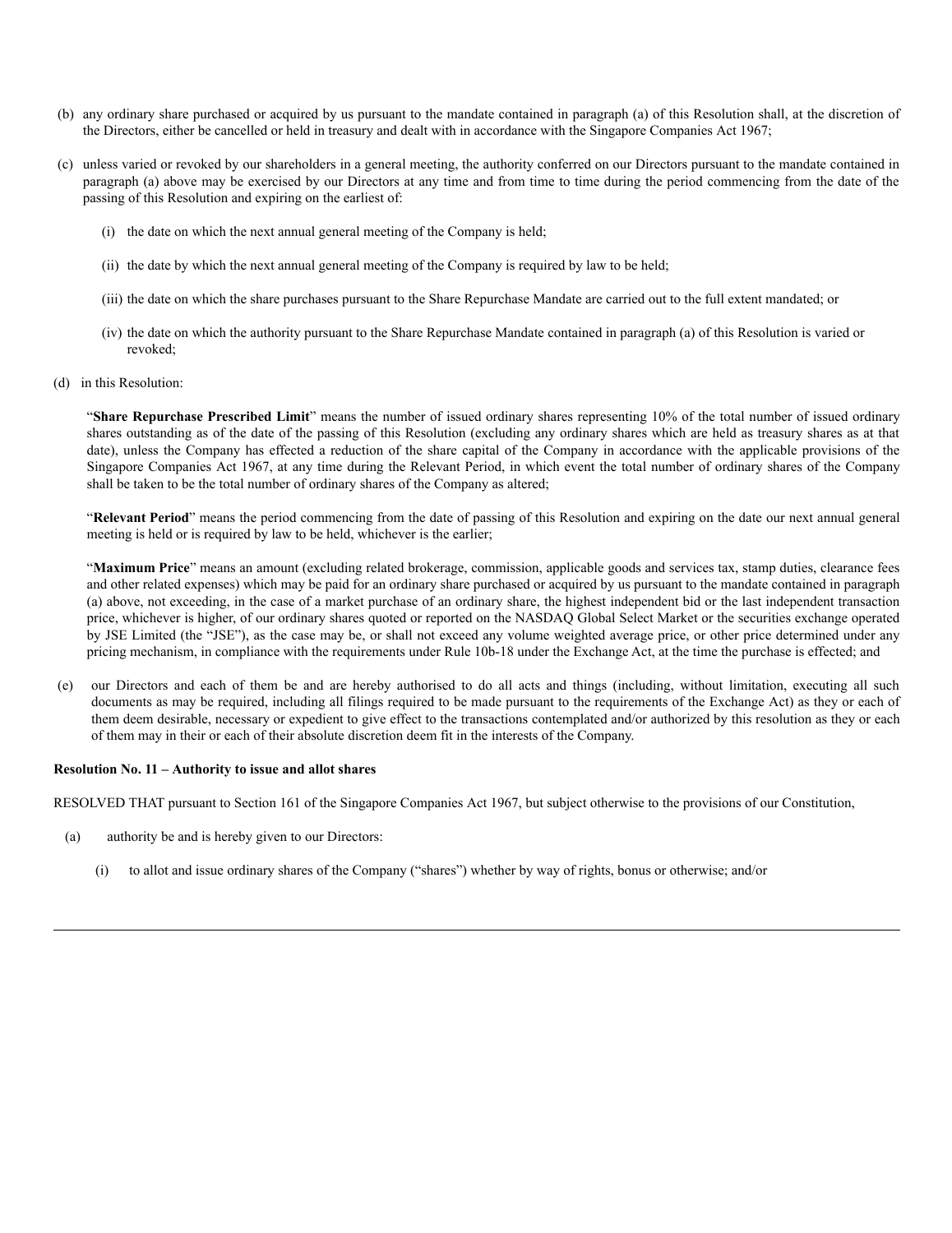- (ii) to make or grant offers, agreements or options (collectively, "Instruments") that might or would require shares to be allotted and issued, whether after the expiration of this authority or otherwise (including but not limited to the creation and issuance of warrants, debentures or other instruments convertible into shares) at any time to and/or with such persons and upon such terms and conditions and for such purposes as our Directors may in their absolute discretion deem fit, and with such rights or restrictions as are permitted by our Constitution that Directors may think fit to impose; and
- (b) notwithstanding that the authority conferred by part (a) of this Resolution may have ceased to be in force, authority be and is hereby given to our Directors to allot and issue shares in pursuance of any offer, agreement or option made or granted by our Directors while part (a) of this Resolution was in force, provided that:
	- (i) the aggregate number of shares (including shares to be issued in pursuance of the Instruments, made or granted pursuant to this resolution) to be issued pursuant to this Resolution shall not exceed the number of issued ordinary shares of up to 20% of the number of ordinary shares outstanding as at the date of this Resolution (excluding any ordinary shares which are held as treasury shares as at that date) (the "**New Issue Prescribed Limit**") to:
		- (a) to raise cash for repayment of existing debt agreements; and/or
		- (b) potentially purchase the existing chartered supramaxes that have purchase options.

For the avoidance of doubt, the New Issue Prescribed Limit shall include ordinary shares to be issued as satisfaction of the consideration (whether in full or in part) or for cash to satisfy the above objective(s); and

(ii) such authority shall continue in force until the earliest of (i) the conclusion of the next annual general meeting of the Company, (ii) the date by which the next annual general meeting is required by law to be held, or (iii) the point at which the maximum number of shares permitted as per the New Issue Prescribed Limit has been reached.

# **NOTES REGARDING THE PROPOSED RESOLUTIONS**

## **Per our Constitution, Ordinary Resolutions No. 1 through No. 6, inclusive, are routine business to be transacted at the AGM.**

- (i) Ordinary Resolution No. 1 covers the Singapore Statutory Financial Statements which were prepared in conformity with the provisions of the Singapore Companies Act 1967 (the "Singapore Companies Act") and will be made available to our shareholders on our website at http://www.grinshipping.com/Content/FinancialResults on and from April 7, 2022, being not less than fourteen days before the date of the AGM, as required under Singapore law.
- (ii) Ordinary Resolutions No. 2 and No. 3 cover the Directors who are required to retire at the annual general meeting of the Company pursuant to Regulation 101 of the Constitution, which requires that at each annual general meeting one-third of the Company's Directors (or, if their number is not a multiple of three, then the number nearest to but not more than one- third of the Directors) are required to retire from office by rotation and then, pursuant to Regulation 102 of the Constitution, shall be eligible for re-election at the annual general meeting. As at the date of this Notice the Board is not aware of any nominee who is unable or will decline to serve as a Director. Set forth below are the names of, and certain other information concerning the two Directors who will be standing for re-election as Directors at the AGM.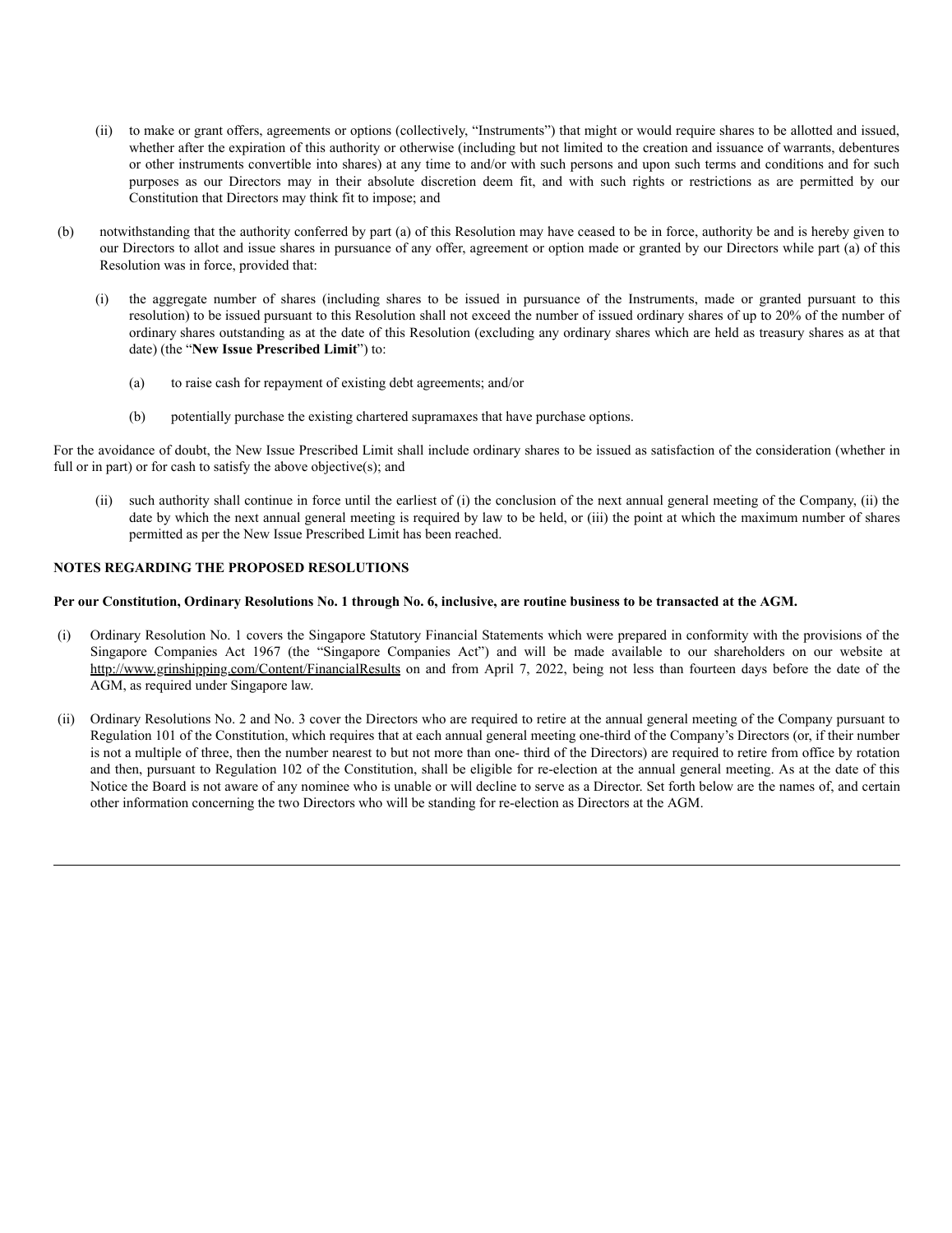*John Peter Herholdt* has served as a member of our board of directors since November 6, 2017 and is the Chairman of the Compensation and Nomination Committee. Between 2012 and 2015, Mr. Herholdt consulted the Maitland Group. From 1987 to 2012 Mr. Herholdt served as a London based senior partner of the Maitland Group with offices in Europe, South Africa, North America and elsewhere. He also served as a Director on the boards of several of its subsidiaries. The London office of Shepstone and Wylie was established by Mr. Herholdt in 1985 and in 1987 merged the Shepstone and Wylie operation with that of Maitlands, then the offshore arm of the South African law firm Webber Wentzel. He remained associated with Shepstone and Wylie until 2012. In 1984, Mr. Herholdt joined the South African law firm Shepstone and Wylie as a senior partner in the maritime department, acting primarily for vessel owners and P&I Clubs. In 1979, Mr. Herholdt was appointed a Director of Leo Raphaely and Sons, an international commodity trading firm. From 1972 to 1979, Mr. Herholdt was a partner of the law firm Goodrickes and specialized in maritime and commodities law. His responsibilities included all maritime and commodity issues, as well as, legal, commercial, and tax matters. Mr. Herholdt obtained his Bachelor of Arts in Law Degree in 1969 and his Bachelor of Laws degree in 1971, and was admitted as an attorney of the Supreme Court of South Africa in 1972.

*Quah Ban Huat* has served as a member of our board of directors since November 2, 2017 and is the Chairman of the Audit and Risk Committee. He is a principal advisor at KPMG Corporate Finance and specializes in mergers & acquisitions, structuring and financing. In addition, he is also a director of Samudera Shipping Line Ltd and Primeur Holdings Pte. Ltd. and its subsidiary. Prior to that, Mr. Quah served as a director on the boards of AP Oil International Ltd. from 2010 to 2021, mDR Ltd from 2014 to 2017, Croesus Asset Management Pte. Ltd. (the trustee manager of Croesus Retail Trust) from 2012 to 2017. Prior to this he held various key finance positions including Regional Business Area Controller at Deutsche Bank for its Asia Pacific Money Markets and Treasury operations, Group Finance Director at the IMC Group, Chief Financial Officer at City Gas Pte. Ltd. and Rickmers Trust Management Pte. Ltd. (the trustee manager of Rickmers Maritime Trust). Mr. Quah qualified as an accountant with the Institute of Chartered Accountants of England and Wales and the Association of Certified Chartered Accountants. He completed his articles with Benjamin Taylor & Co and was a manager at the Financial Services division of Coopers and Lybrand prior to joining Deutsche Bank in London.

(iii) Ordinary Resolution No. 4 covers the re-appointment of a Director who is required to retire at the annual general meeting of the Company pursuant to Regulation 106 of the Constitution. Mr. Paul Charles Over was appointed by the Directors of the Company on February 17, 2022 and shall hold office only until the next Annual General Meeting and shall then be eligible for re-election, but shall not be taken into account in determining the number of Directors who are to retire by rotation at such meeting.

*Mr. Paul Charles Over*, British, is based in Hong Kong. Paul Over joined the London shipbroking company of Eggar Forrester ltd in 1976 after being at sea with Kristian Jebsen A/S. He then joined Jardine, Matheson & Co., Limited, working first for their London based shipbroking company, Howe Robinson, before transferring to Hong Kong in 1980 to the ship owning division of the group. He left Jardines in 1984 to join the Continental Grain Company in Hong Kong where he was responsible for their Far East and Australian freight activities. Mr. Over joined Pacifc Basin on its inception in 1987 as a founder and subsequent COO of the listed entity before retiring from that position in 2006. He has held INED positions within the Baltic Exchange as a Director, Vice Chairman of the main company and as Chairman of its Freight Futures subsidiary Baltic Exchange Derivatives Trading Ltd. He has also held INED positions with Carisbrooke Shipping Ltd., Runciman Investments Ltd., Epic Gas Pte. Ltd. and the London P&I Club. He is currently an INED of Asia Maritime Pacific of Hong Kong and a director of Taylor Maritime (HK) Ltd as well as being a current member of the Owners Board of the UK P&I Club.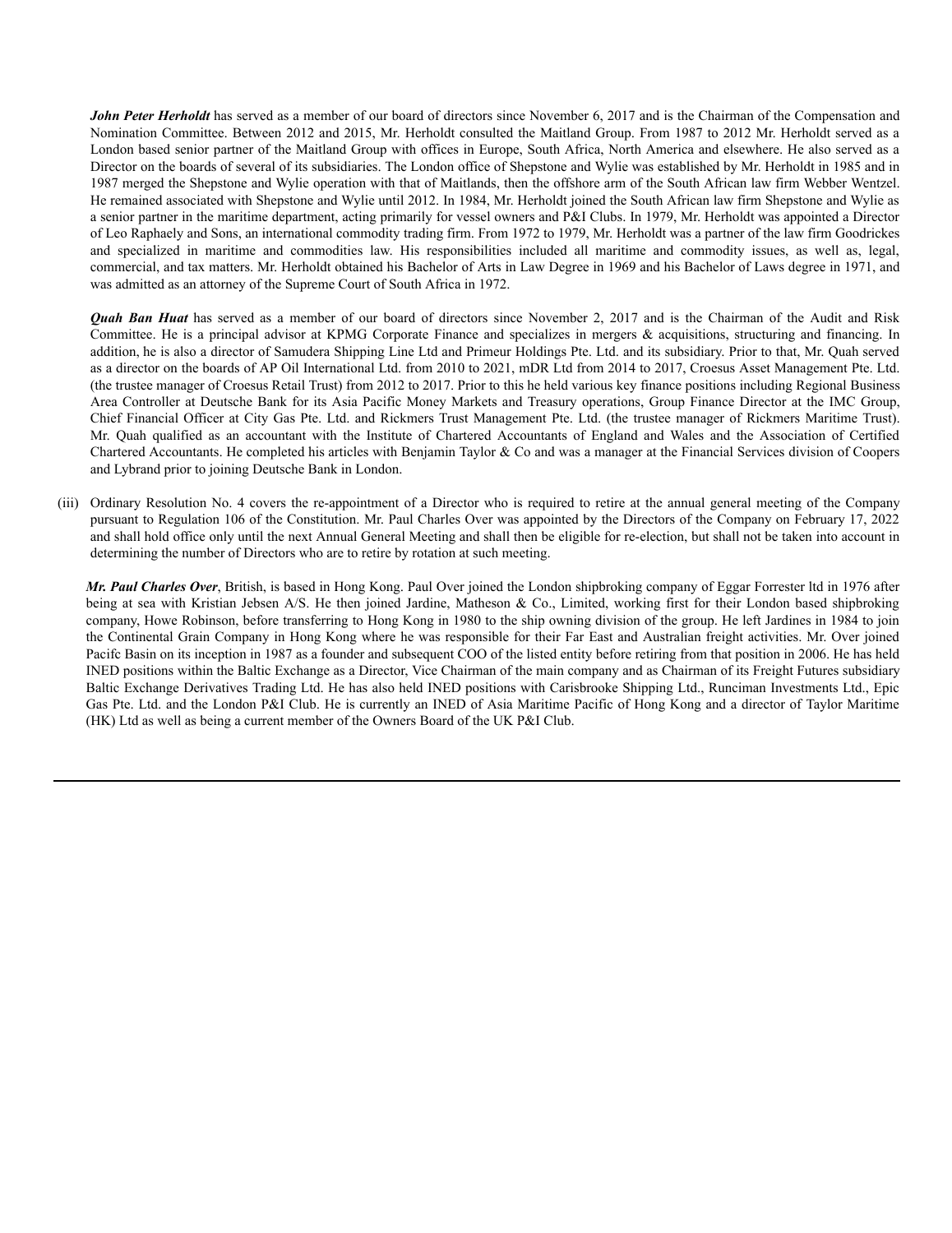- (iv) Ordinary Resolution No. 5 will allow the Company to pay director's fees to Non-executive Directors (on a quarterly basis in arrears) for services rendered by Non-executive Directors for the financial year ending December 31, 2022. The total annual directors' fees for financial year ending December 31, 2022 of US\$625,000 (without further changes in the number of Non-executive Directors) is an increase of 33.0% from the total fees paid of US\$470,000 to Non-executive Directors for the financial year ended December 31, 2021. It is to be noted that this is the first increase of the non-executive directors' fees since the listing of the Company on 18 June 2018. The grant of the FSP awards for financial year ending 2022 is to recognise the Non-executive Directors' contributions to the performance of the Company, and were based on the recommendations of an independent compensation consultant, FIT Remuneration Consultants LLP. It is noted that the grant of the FSP awards as part of the non-executive directors' total remuneration for financial year ending 2022 of US\$674,375 is subject to the approval of Ordinary resolution 7.
- (v) Ordinary Resolution No. 6 deals with the re-appointment of the independent auditors, Deloitte & Touche LLP, who has served as our statutory Auditor for the financial year ended December 31, 2021. The Audit and Risk Committee has approved and recommended to our Board the reappointment of Deloitte & Touche LLP as our statutory Auditor for the financial year ending December 31, 2022 and to perform other appropriate services. As a result, our Board has approved, subject to shareholders' approval, the re-appointment of Deloitte & Touche LLP and, pursuant to Section 205(16) of the Singapore Companies Act, is requesting that the shareholders authorise the Directors to fix the Auditor's remuneration for services rendered through the 2022 AGM.

# **Per our Constitution, Ordinary Resolutions No. 7, No. 8, No. 9, No. 10 and No. 11 are special business to be transacted at the annual general meeting.**

- (vi) Ordinary Resolution No. 7 is to authorize amendments to the 2018 Forfeitable Share Plan Rules. The proposed amended Forfeitable Share Plan Rules ("**Amended FSP**") will be made available to our shareholders on our website at https://www.grinshipping.com/Content/EventsPresentationsAndNotices on and from April 7, 2022.
- (vii) Ordinary Resolution No. 8 is to authorise the approval of the NED Compensation Program for any extraordinary work undertaken on behalf of the Company outside of the scope and time commitment contained in the letters of appointment for the NEDs. The particular option to be adopted in each instance shall be a matter discussed between the Chief Executive Officer and the NED concerned (or NEDs) at that time, taking into account the exigencies of the particular extra-ordinary project.

The NED Compensation Program is to take effect for work done by the NEDs since February 1, 2022. It is to be noted that regardless of the Option to be adopted for the NED Compensation Program, the aggregate additional fees for all out-of-scope projects shall be capped at US\$120,000 for each NED in any one financial year.

The Company has engaged the remuneration consultant, Clearbridge Compensation Group to review the Company's NED compensation programs versus programs of other public listed peers in the maritime industry. The analysis of the market data from maritime and shipping companies with relevant Global Industry Classification Standard ("GICS") codes and of companies with market capitalisation ranging from US\$100 million to US\$5 billion show that the proposed NED compensation in Ordinary Resolution No. 5, comprised of a combination of directors' fees and share awards, as well as incremental fees for out-of-scope work in Ordinary Resolution No. 8, is aligned with market practice.

(viii) Ordinary Resolution No. 9 authorises the Directors to offer and grant awards, and allot and issue ordinary shares, in accordance with the provisions of the 2018 Forfeitable Share Plan. The Company intends to continue to rely upon equity as a component of compensation to retain key personnel.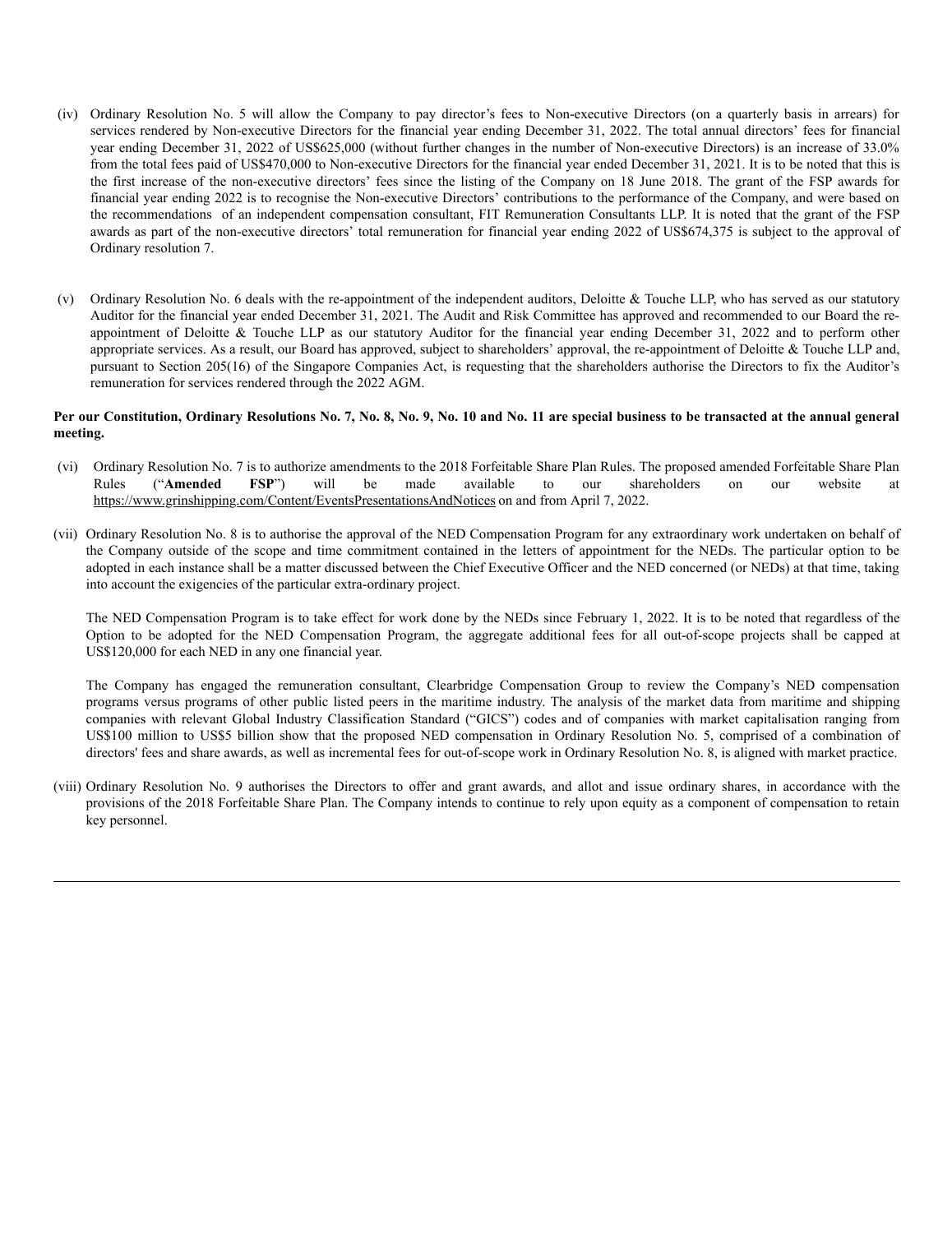(vii) Ordinary Resolution No. 10 is required to allow the Company to purchase or otherwise acquire its issued shares, on the terms and conditions set out in the Resolution. Our shareholders have approved the Share Repurchase Mandate at the annual general meeting held on May 20, 2021 and that approval is due to expire on the date of the AGM. Accordingly, we are submitting this proposal to seek approval from our shareholders at the AGM for a renewal of the Share Repurchase Mandate.

If approved by shareholders, the authority conferred by the Share Repurchase Mandate will, unless varied or revoked by shareholders at a general meeting, continue in force until the earliest of the date of the next annual general meeting of the Company, the date by which the next annual general meeting of the Company is required by law to be held or the date on which the share purchases are carried out to the full extent mandated. Notwithstanding that the shareholders may approve the renewal of the Share Repurchase Mandate at the forthcoming AGM, the prior approval of shareholders by way of an ordinary resolution will be required for each subsequent annual renewal of the Share Repurchase Mandate. It is expected that authority for share repurchases will be sought in the future on an annual basis at the annual general meetings of the Company. Whilst the Singapore Companies Act allows a maximum of 20% of the ordinary shares in issue at the time of the passing of a resolution of the shareholders of the Company in respect of a share purchase mandate (excluding any ordinary shares which are held as treasury shares as at that date) to be purchased, the Directors of the Company currently propose that the authority is provided to purchase up to 10%. The Company intends to use internal resources or external borrowings or a combination of both to finance the purchase or acquisition of its shares.

Purchases or acquisitions of ordinary shares may be made by way of market purchases on the NASDAQ Global Select Market and/or the JSE through the ready market through one or more duly licensed brokers or dealers appointed by the Company for the purpose in compliance with the requirements of Rule 10b-18 under the Exchange Act, and under Rule 10b5-1 under the Exchange Act (if a plan is established thereunder).

An ordinary share purchased or acquired by the Company is deemed cancelled immediately on purchase or acquisition (and all rights and privileges attached to such ordinary share will expire on such cancellation) unless such ordinary share is held by the Company as a treasury share. At the time of each tranche of purchase of ordinary shares by the Company, the Directors will decide whether the ordinary shares purchased will be cancelled or kept as treasury shares, or partly cancelled and partly kept as treasury shares, depending on the needs of the Company and as the Directors deem fit in the interest of the Company at that time.

(viii) Ordinary Resolution 11 is to authorise our Directors to issue ordinary shares and make or grant offers, agreements or options that might or would require the issuance of ordinary shares. If this resolution is approved, the authorisation would be effective from the date of the AGM until the earliest of (i) the conclusion of the 2022 AGM, (ii) the expiration of the period within which the 2022 AGM is required by law to be held, or (iii) the point at which the maximum number of shares permitted as per the New Issue Prescribed Limit has been reached. The 2022 AGM is required to be held no later than six months after the date of our 2022 financial year end.

# **FINANCIAL INFORMATION RELATING TO THE SHARE REPURCHASE MANDATE**

The source of funds to be used for the purchase of ordinary shares is existing cash and funding sources and/or new debt facilities that the Company may enter into in the future. Only funds legally available for purchasing ordinary shares in accordance with the Company's constitution and the applicable laws of Singapore will be used for the purchase of ordinary shares.

The Singapore Companies Act permits the purchase or acquisition of ordinary shares out of capital and/or profits so long as the Company is solvent. Such a payment shall include any expenses (including brokerage or commission) incurred directly in the purchase or acquisition of ordinary shares. For this purpose, a company is solvent if (a) there is no ground on which the company could be found to be unable to pay its debts; (b) if it is not intended to commence winding up of the company, the company will be able to pay its debts as they fall due during the period of 12 months immediately after the date of the payment; and (c) the value of the company's assets is not less than the value of its liabilities (including contingent liabilities) and will not after the proposed purchase or acquisition, become less than the value of its liabilities (including contingent liabilities).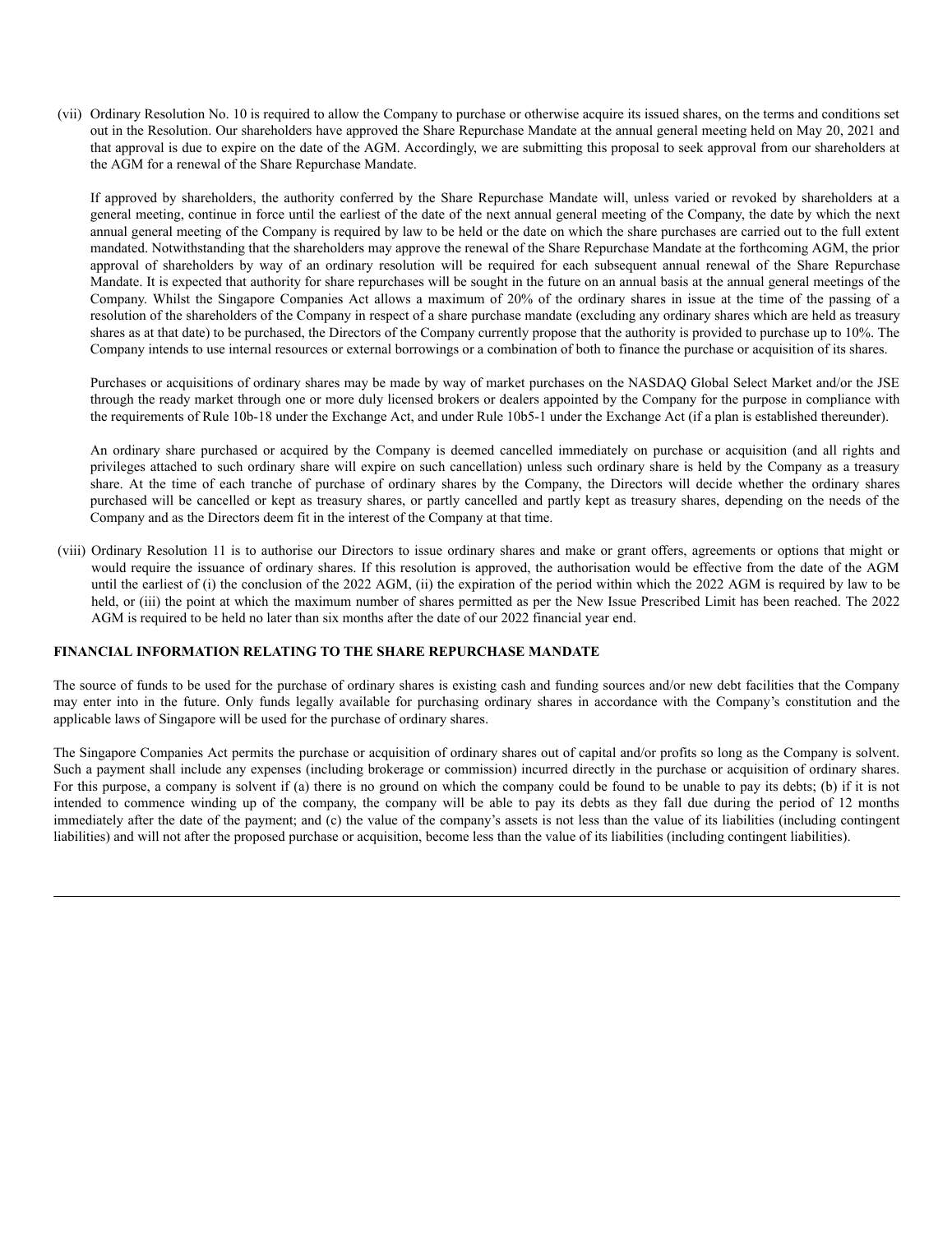The amount of financing required and the financial effects on the Company and the group (including the Company's subsidiaries) arising from purchases or acquisitions of ordinary shares which may be made pursuant to the Share Repurchase Mandate will depend on, *inter alia*, the aggregate number of ordinary shares purchased or acquired, the price paid for such ordinary shares, whether the purchase or acquisition was made out of profits and/or capital and whether the ordinary shares purchased or acquired are held in treasury or cancelled.

Assuming a market price of US\$25.44 per ordinary share (which is the closing price of the ordinary shares on the NASDAQ Global Select Market as at March 31, 2022, the last practicable date prior to the date of issue of this Notice), the total share purchase consideration for 10% of the Company's ordinary shares in issue as at the date of issue of the Notice, being 1,895,802 shares, would be US\$48,229,203, before transaction costs.

Implementing a share purchase on these terms on December 31, 2021 (assuming that 18,958,025 ordinary shares of the Company had been in issue immediately prior to the share purchase, the authority for the purchase by the Company of its ordinary shares had been in force on December 31, 2021 and that the purchased shares were cancelled immediately thereafter) would have had the effect, amongst other effects, of reducing the Company's total equity from US\$319,635,000 to US\$271,405,798 as of such date. The determination of the foregoing estimated financial effect has been derived from the Company's statement of financial position as at December 31, 2021, included in the Company's audited consolidated financial statements available from our website. The information does not represent the actual financial position or results of operations of or the financial effects on the Company as at and for the dates indicated, and is being furnished solely for illustrative purposes. Furthermore, the information does not purport to project the Company's results of operations or financial position for any future period or as of any future date, or that any shares purchased will be cancelled.

# **TAKE-OVER IMPLICATIONS**

If, as a result of any purchase or acquisition by the Company of its shares, a shareholder's proportionate interest in the voting capital of the Company increases, such increase will be treated as an acquisition for the purposes of Rule 14 of the Singapore Code on Take-overs and Mergers (the "Singapore Code"). If such increase results in a change of effective control, or, as a result of such increase, a shareholder or group of shareholders acting in concert obtains or consolidates effective control of the Company, such shareholder or group of shareholders acting in concert could become obliged to make a take-over offer for the Company under Rule 14.

The circumstances under which shareholders of the Company (including Directors of the Company) and persons acting in concert with them respectively will incur an obligation to make a take-over offer under Rule 14 after a purchase or acquisition of shares by the Company are set out in Appendix 2 of the Singapore Code. In general terms, the effect of Rule 14 and Appendix 2 is that, unless exempted, Directors of the Company and persons acting in concert with them will incur an obligation to make a take-over offer for the Company under Rule 14 if, as a result of the Company purchasing or acquiring its shares, the voting rights of such Directors and their concert parties would increase to 30% or more, or if the voting rights of such Directors and their concert parties fall between 30% and 50% of the Company's voting rights, the voting rights of such Directors and their concert parties would increase by more than 1% in any period of 6 months.

The Directors of the Company are not aware of any fact(s) or factor(s) which suggest or imply that any particular person(s) and/or shareholder(s) are, or may be regarded as, parties acting in concert such that their respective interests in voting shares in the capital of the Company should or ought to be consolidated, and consequences under the Singapore Code would ensue, as a result of a purchase of shares by the Company pursuant to the Share Repurchase Mandate.

**The statements in this Notice do not purport to be a comprehensive or exhaustive description of all implications that may arise under the Singapore Code. Shareholders are advised to consult their professional advisers, the Securities Industry Council or other relevant authorities at the earliest opportunity as to whether an obligation to make a take-over offer would arise by reason of any purchase or acquisition of shares by the Company.**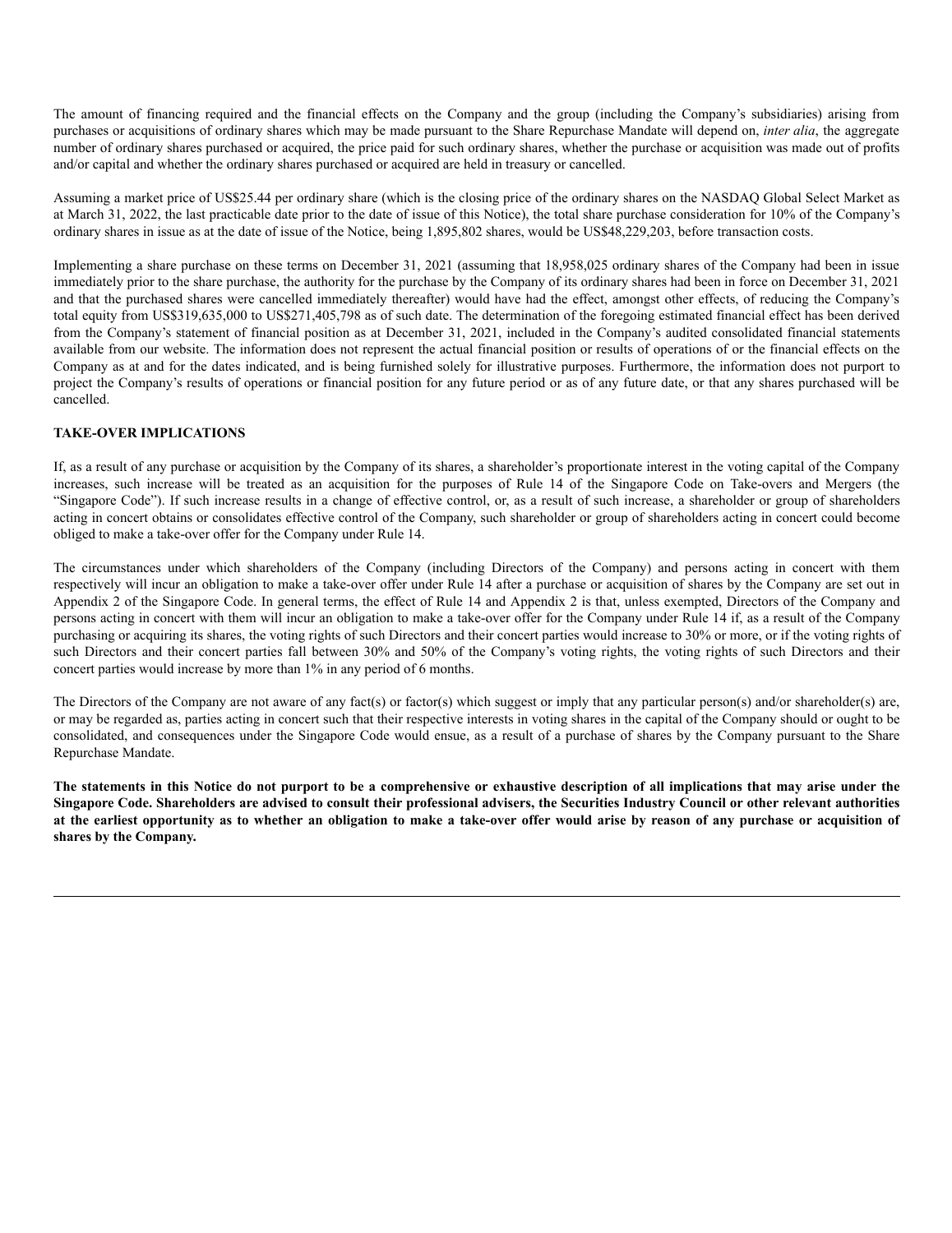# **DEFINITIONS**

For purposes of this Notice (including the Form of Proxy and Voting Instruction) the following definitions are used.

**Beneficial Shareholders:** are persons or entities holding their interests in the Company's shares as, or through, a participant in the Depository Trust Company, or DTC, in book entry form at a broker, dealer, securities depository or other intermediary and who are reflected in the books of such intermediary; also commonly referred to in the United States as "street name holders".

**Shareholder of Record:** a person or entity whose name is reflected in the Company's register of members, and who is not necessarily a Beneficial Shareholder.

**South African Shareholders:** are Beneficial Shareholders whose interests are reflected on the South African administrative depository register. In general terms, this reflects the shareholders who trade on the JSE.

**International Shareholders:** are Beneficial Shareholders, other than South African Shareholders.

# **MEETING TO BE HELD BY ELECTRONIC MEANS**

The AGM will be held by electronic means pursuant to the COVID-19 (Temporary Measures) (Alternative Arrangements for meetings for Companies, Variable Capital Companies, Business Trusts, Unit Trusts and Debenture Holders) Order 2020 (the "COVID-19 Order") under the COVID-19 (Temporary Measures) Act 2020 which enables the Minister for Law by order to prescribe alternative arrangements for listed companies in Singapore to, *inter alia*, conduct general meetings, either wholly or partly, by electronic communication, video conferencing, tele-conferencing or other electronic means.

Due to the COVID-19 outbreak in Singapore, a shareholder will not be able to physically attend the AGM. In accordance with the COVID-19 Order, a shareholder (whether individual or corporate) may vote only by appointing the Chairman of the meeting as his/her/its proxy to vote on his/her/its behalf at the AGM. A shareholder may observe and/or listen to the AGM proceedings via live audio-visual webcast or live audio-only stream, and may submit questions in advance of the AGM, as further discussed below. A shareholder can cast his/her/its votes only by electronic submission of the required voting instruction or via post, as further discussed below.

With the constantly evolving COVID-19 situation, the Company may be required to change the AGM arrangements at short notice. In the event of any changes or further measures, shareholders will be advised by way of an announcement or other appropriate means.

# **GENERAL MATTERS RELATING TO THE MEETING**

# **Quorum**

The quorum required to transact business at the AGM is representation of at least 15% of the total number of issued and fully paid shares (excluding treasury shares) in the capital of the Company for the time being. Shares represented at the meeting for which an abstention from voting has been recorded are counted towards the quorum.

# **Basis of voting**

Votes shall be taken on a poll with one vote for each share. In respect of both the routine business and the special business, in order for a resolution to be passed more than 50% of the eligible votes cast on the resolution must be in favour of the resolution. Whilst shares for which an abstention from voting has been recorded are counted toward the quorum of the meeting, the calculation of the percentage of votes cast in favour of the resolution disregards abstained votes. A person entitled to more than one vote need not use all his votes or cast all the votes he uses in the same way.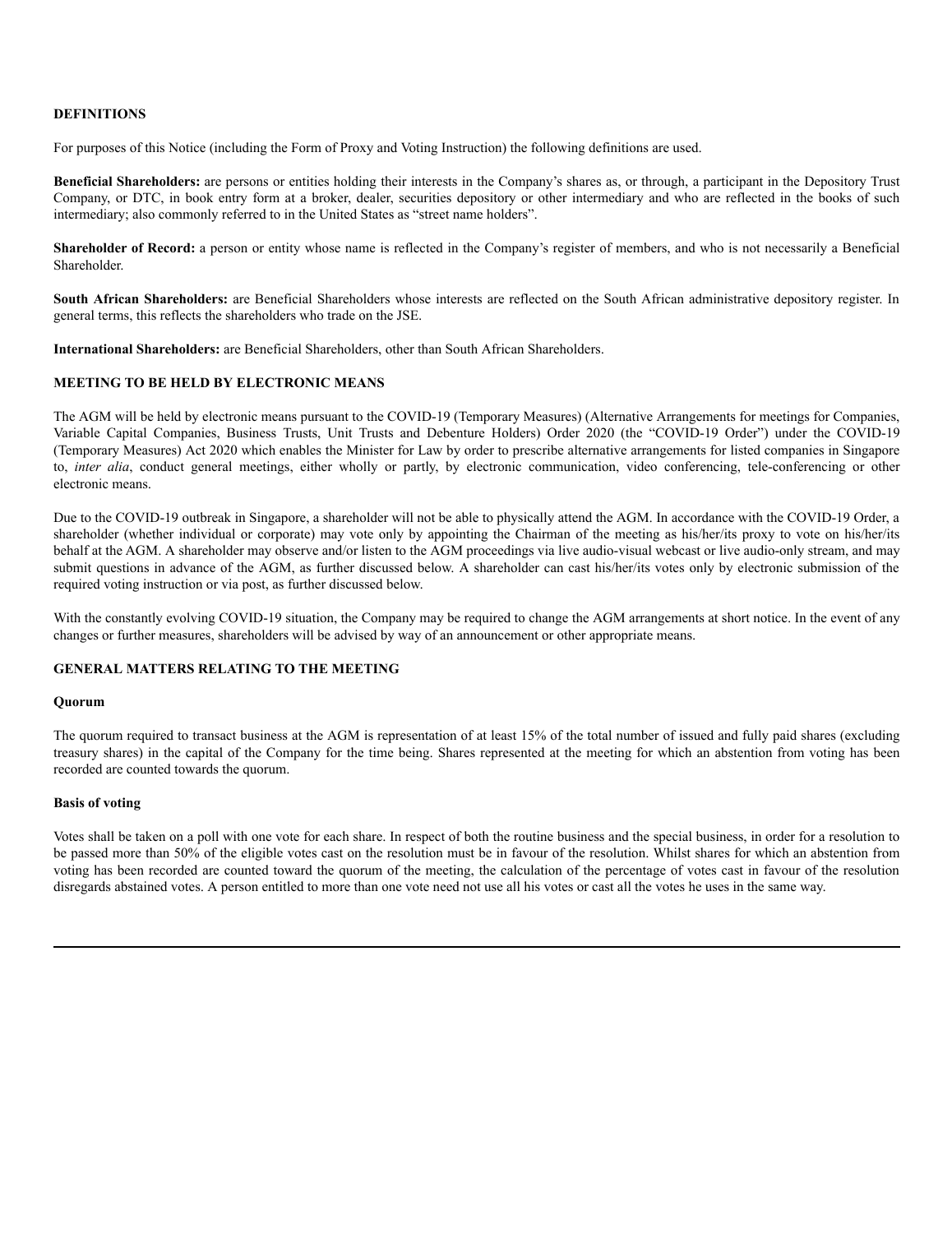## **Identification of shareholders and their representatives**

Before any person may participate in the AGM, the Chairman of the AGM must be reasonably satisfied that the right of the person to participate at the AGM has been reasonably verified.

# **RECORD DATE FOR DETERMINING BENEFICIAL SHAREHOLDERS' ELIGIBILITY TO VOTE**

Only those Beneficial Shareholders recorded in the records of the relevant securities depository on April 1, 2022 are eligible to vote.

# **HOW TO CAST YOUR VOTE**

An eligible Beneficial Shareholder may only cast his/her/its vote by completing a "Form of Proxy and Voting Instruction" (as attached) in accordance with the instructions it contains. The duly completed form must be submitted by South African Shareholders, by May 23, 2022 at 12:00 South Africa Standard Time, to your broker, dealer, securities depository or other intermediary and by International Shareholders, by May 23, 2022 at 06:00 United States Eastern Daylight Time, to Vote Processing, c/o Broadridge, 51 Mercedes Way, Edgewood, NY 11717. Refer to the "Form of Proxy and Voting Instruction" for further instructions.

An eligible Shareholder of Record may only cast his/her/its vote by completing a "Form of Proxy and Voting Instruction" and emailing it back to proxy@continentalstock.com or by posting it to 1 State Street,  $30<sup>th</sup>$  Floor, New York, NY10004-1561.

If you wish to revoke a form of proxy and voting instruction, a Beneficial Shareholder must send an email to notify this to the relevant broker, dealer, securities depository or other intermediary and a Shareholder of Record must send an email to notify this to Continental Stock Transfer & Trust Company, in each case, by May 23, 2022.

# **SHAREHOLDER PARTICIPATION IN THE AGM**

A live audio-visual webcast and a live audio-only stream will allow shareholders to view and/or listen to the AGM proceedings. Shareholders will not be able to ask questions during the course of the AGM but can submit their questions in advance. Pre-registration, which includes a verification process, is required in such cases, as further discussed below.

# **How to submit questions to be raised at the AGM, watch the live audio-visual webcast or listen to the audio-only live stream of the AGM proceedings**

In order to be able to submit questions to be raised at the AGM, watch the live audio-visual webcast or listen to the audio-only live stream of the AGM proceedings, a shareholder (whether a Beneficial Shareholder or a Shareholder of Record) is required to pre-register with the Company. You can preregister at our website http://www.grinshipping.com/AGMRegistration2022.

At the time of pre-registering, Shareholders will be required to make certain elections and provide certain information, including (a) indicating participation at the AGM either by "Audio-visual" or "Audio-only"; (b) your name; (c) your email address; (d) your telephone or mobile number; (e) the number of shares held; (f) whether you are a South African Shareholder or an International Shareholder or a Shareholder of Record (refer to the definitions above); and (g) name of brokerage firm.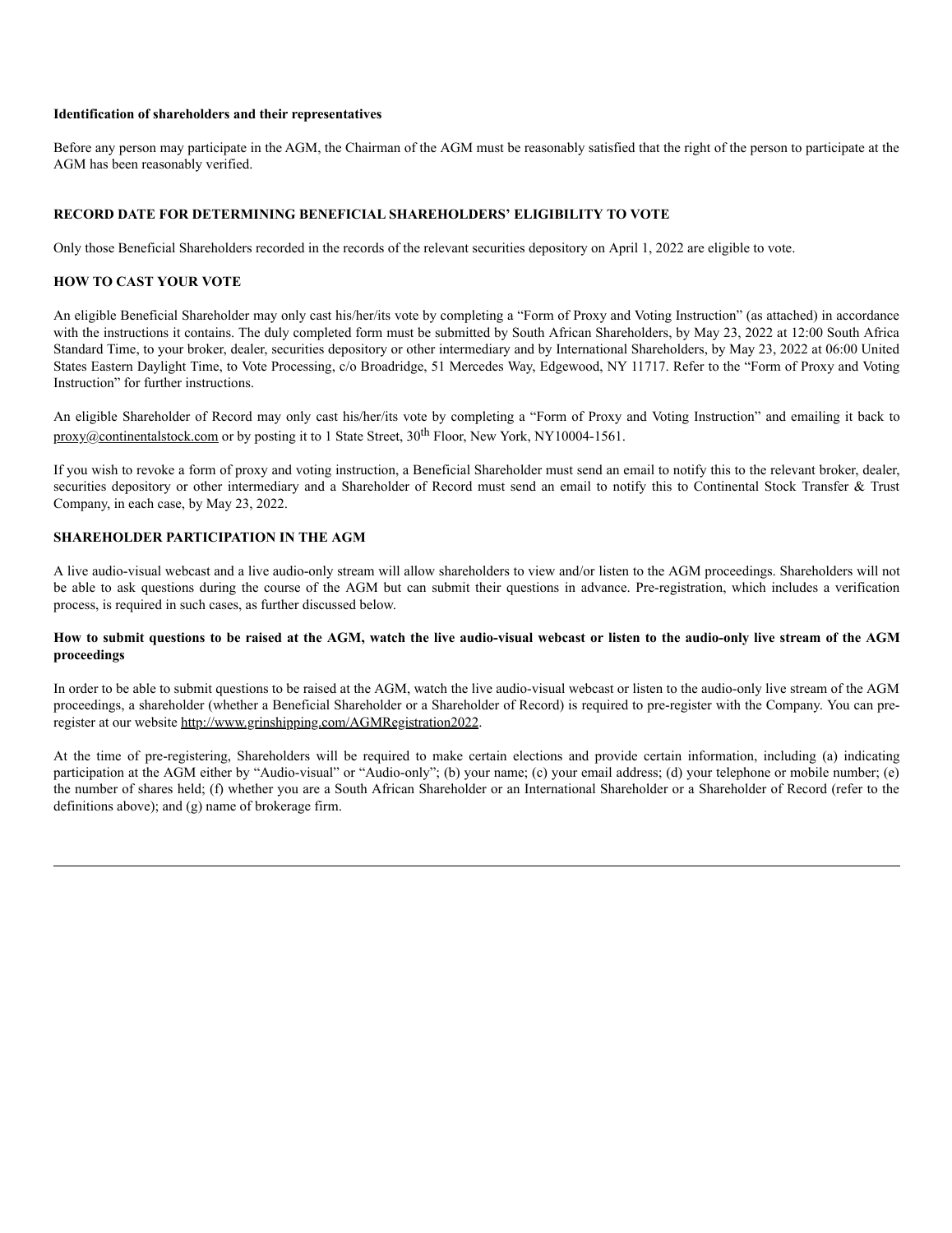In addition, as part of the pre-registration and authentication process, Beneficial Shareholders are required to ensure that a legal proxy or letter of representation is submitted to the Company. You should contact your broker, dealer, securities depository or other intermediary through which your shares are held to request the necessary legal proxy or letter of representation. It is not necessary that you, as the Beneficial Shareholder, be the person that submits questions to be raised at the AGM, watches the live audio-visual webcast or listens to the audio-only live stream of the AGM proceedings. You are able to nominate another person to perform such actions on your behalf and you should make this known to your broker, dealer, securities depository or other intermediary when requesting your legal proxy or letter of representation. Your broker, dealer, securities depository or other intermediary will advise you of the documentation they require in order to provide a legal proxy or letter of representation.

The legal proxy or letter of representation is required to be uploaded via the website http://www.grinshipping.com/AGMRegistration2022 or emailed to AGM2022@grindrodshipping.com.

Simultaneously with the submission of the pre-registration information and supporting documentation, Shareholders are able to submit questions to be raised at the AGM through the website http://www.grinshipping.com/AGMRegistration2022. In addition, Shareholders of Record are able to submit their questions to the Company by post to 200 Cantonment Road, #03-01 Southpoint, Singapore 089763.

# **Authentication process**

Once the pre-registration and relevant supporting documentation has been provided to the Company, the Company will authenticate the preregistration particulars. Authenticated shareholders will receive a confirmation email by which contains details to participate in the live webcast (for those who opted for audio-visual at pre-registration) or a local dial-in number and conference code to access the audio only stream (for those who opted for audio-only only).

If we are unable to verify your shareholder status, we will notify you via email that you will not be able to access the AGM proceedings.

# **Questions related to pre-registration**

For any questions related to the pre-registration for the AGM, please email to AGM2022@grindrodshipping.com

# **CUT-OFF TIMES**

# **Submission of votes on a "Form of Proxy and Voting Instruction"**

For submission of your "Form of Proxy and Voting Instruction" – May 23, 2022 at 06:00 United States Eastern Daylight Time/12:00 South Africa Standard Time, as appropriate.

## **Pre-registration by Shareholder**

For submission to the Company of the pre-registration and supporting documentation, including the legal proxy or letter of representation – May 23, 2022 at 06:00 United States Eastern Daylight Time and 12:00 South Africa Standard Time. You should be aware that it will take some time for your broker, dealer, securities depository or other intermediary to process your request for a legal proxy or letter of representation and you will need to make the necessary arrangements allowing sufficient time for this.

## **Submission of questions to the Company**

For submission, whether by email or by post, to the Company of questions to be raised at the AGM – May 23, 2022 at 06:00 United States Eastern Daylight Time and 12:00 South Africa Standard Time.

# **Confirmation from Company**

For receipt from the Company of a confirmation e-mail with details of how to connect to the audio/video streams – May 25, 2022 at 06:00 United States Eastern Daylight Time and 12:00 South Africa Standard Time.

# **INFORMATION FOR BROKERS, DEALERS, OTHER INTERMEDIARIES, AND SECURITIES DEPOSITORIES**

The cut-off time for acceptance of the completed "Form of Proxy and Voting Instruction" and the appointment of legal proxies and the issue of letters of representation is May 23, 2022 at 06:00 United States Eastern Daylight Time and 12:00 South Africa Standard Time. If the "Form of Proxy and Voting Instruction" does not indicate how the votes are to be dealt with, the votes of the relevant shares are to be regarded as having been abstained.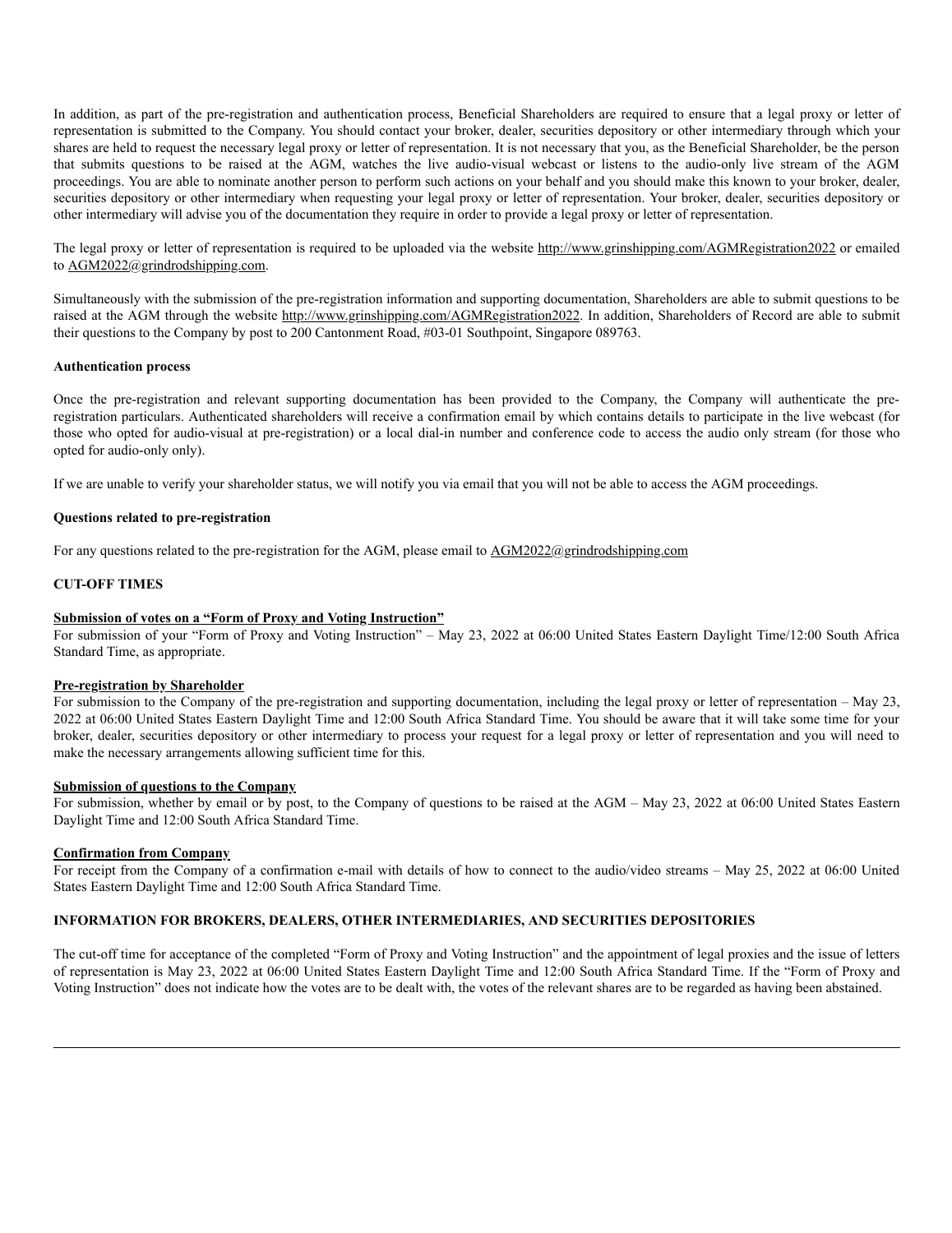# **PERSONAL DATA**

By participating in the AGM (through pre-registration, attendance or the submission of any questions to be raised at the AGM) and/or any adjournment thereof, submitting an instrument appointing a proxy and/or any adjournment thereof or submitting any details of the shareholder's representative(s) in connection with the AGM, a shareholder of the Company (whether a Beneficial Shareholder or a Shareholder of Record) (i) consents to the collection, use and disclosure of the shareholder's personal data by the Company (or its agents) for the purpose of the processing and administration by the Company (or its agents) of proxies and representatives appointed for the AGM (including any adjournment thereof) and the preparation and compilation of the attendance lists, minutes and other documents relating to the AGM (including any adjournment thereof), and in order for the Company (or its agents) to comply with any applicable laws, listing rules, regulations and/or guidelines (collectively, the "Purposes"), (ii) warrants that where the shareholder discloses the personal data of the shareholder's representative(s) to the Company (or its agents), the shareholder has obtained the prior consent of representative(s) for the collection, use and disclosure by the Company (or its agents) of the personal data of such representative(s) for the Purposes, and (iii) agrees that the shareholder will indemnify the Company in respect of any penalties, liabilities, claims, demands, losses and damages as a result of the shareholder's breach of warranty.

# **FORWARD-LOOKING STATEMENTS**

This notice contains forward-looking statements concerning future events. These forward looking statements, including, among others, the proposed sources of funds for the share purchase and the illustrative impact of the Share Repurchase Mandate, are necessarily estimates and involve a number of risks and uncertainties that could cause actual results to differ materially from those suggested by the forward-looking statements. As a consequence, these forward-looking statements should be considered in light of various important factors. Words such as "may," "expects," "intends," "plans," "believes," "anticipates," "hopes," "estimates," and variations of such words and similar expressions are intended to identify forward-looking statements. These forward-looking statements are based on the information available to, and the expectations and assumptions deemed reasonable by the Company at the time these statements were made. Although the Company believes that the expectations reflected in such forward-looking statements are reasonable, no assurance can be given that such expectations will prove to have been correct. These statements involve known and unknown risks and are based upon a number of assumptions and estimates which are inherently subject to significant uncertainties and contingencies, many of which are beyond the Company's control. Actual results may differ materially from those expressed or implied by such forward looking statements.

Important factors that could cause actual results to differ materially from estimates or projections contained in the forward- looking statements include the factors set out in the Company's filings with the SEC. The Company undertakes no obligation to update publicly or release any revisions to these forward looking statements to reflect events or circumstances after the date of this notice or to reflect the occurrence of unanticipated events.

# **BY ORDER OF THE BOARD**

Grindrod Shipping Holdings Ltd.

(Company Registration No. 201731497H)

Mr. SW Griffiths, Chief Financial Officer and Executive Director

April 6, 2022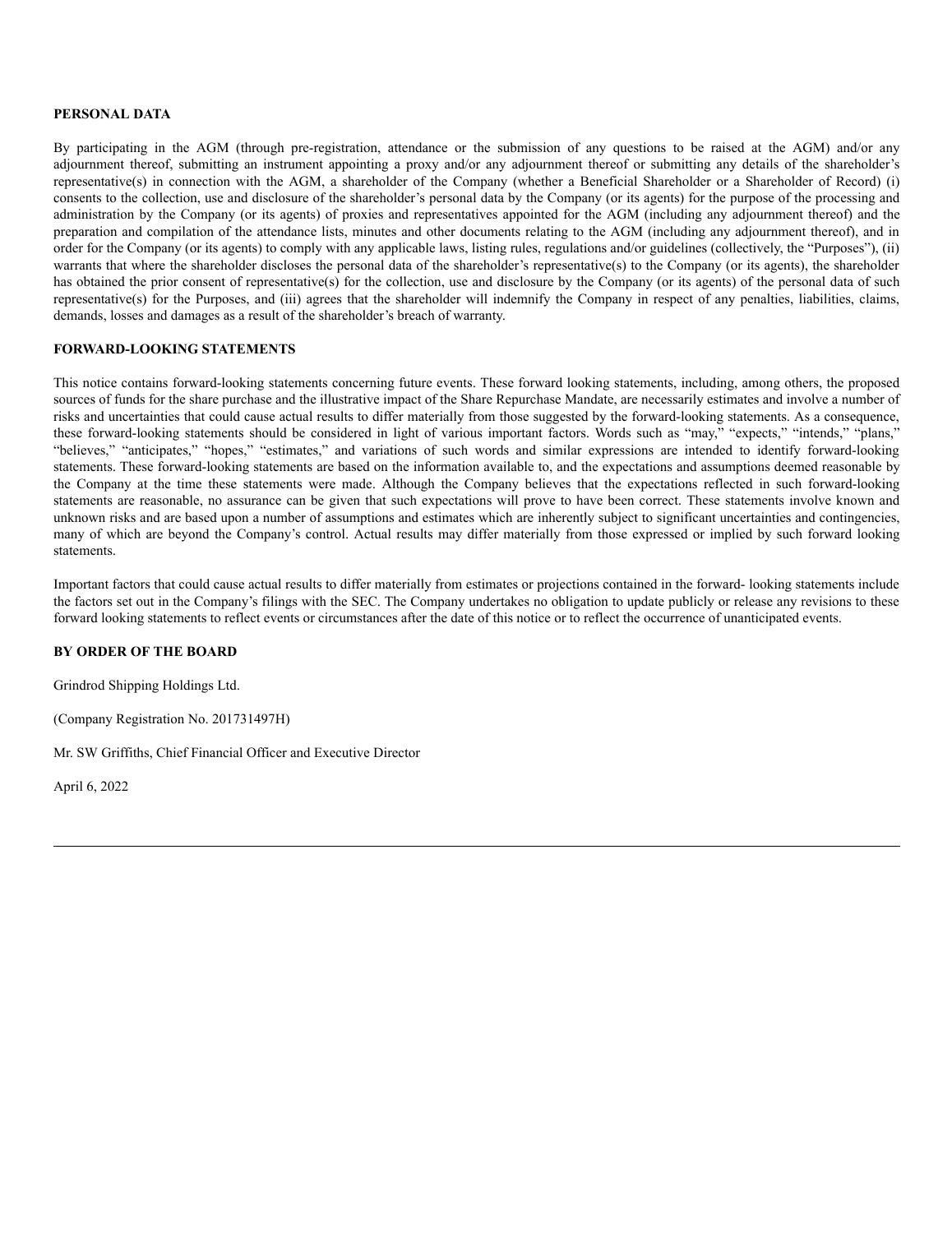# **CORPORATE INFORMATION**

**Registered Office Company Secretary**<br> **Company Secretary**<br> **Company Secretary**<br> **Company Secretary** Grindrod Shipping Holdings Ltd. (Registration number: 201731497H) 200 Cantonment Road, 200 Cantonment Road,  $#03-01$  Southpoint, #03-01 Southpoint,<br>
Singapore 089763<br>
Email: SharonT@g

# **Place of incorporation:** Singapore **JSE Corporate Sponsor**

**Date of incorporation:** November 2, 2017

# **Website**: www.grinshipping.com Tel: +27 (11) 459 1890

**Transfer Agent** 1 State Street, 30<sup>th</sup> Floor. New York NY 10004-1561, Postal: Private Bag x9000, Saxonwold USA Tel: +1 (212) 509 4000 2132 South Africa Fax: +1 (212) 509 5152 Physical: Rosebank Towers, Email: proxy@continentalstock.com 15 Biermann Avenue,

# **United States Proxy Agent** South Africa

51 Mercedes Way Fax: +27 (11) 688 5238 Edgewood, New York NY 11717, USA Email: proxy@computershare.co.za Tel: +1 (631) 254 7067

Email: SharonT@grindrodshipping.com

Grindrod Bank 4<sup>th</sup> Floor, Grindrod Tower, 8A Protea Place, Sandton, 2196 Email: AnnerieB@grindrodbank.co.za

# **South African Administrative Depository Agent**

Computershare Investor Services (Pty) Ltd Rosebank 2196, Broadridge Tel: +27 (11) 370 5000

# **Central Securities Depository South Africa**

Strate (Pty) Ltd. 1 st Floor, 9 Fricker Road, Illovo Boulevard, Illovo Sandton, 2196 Email: CorporateActions@strate.co.za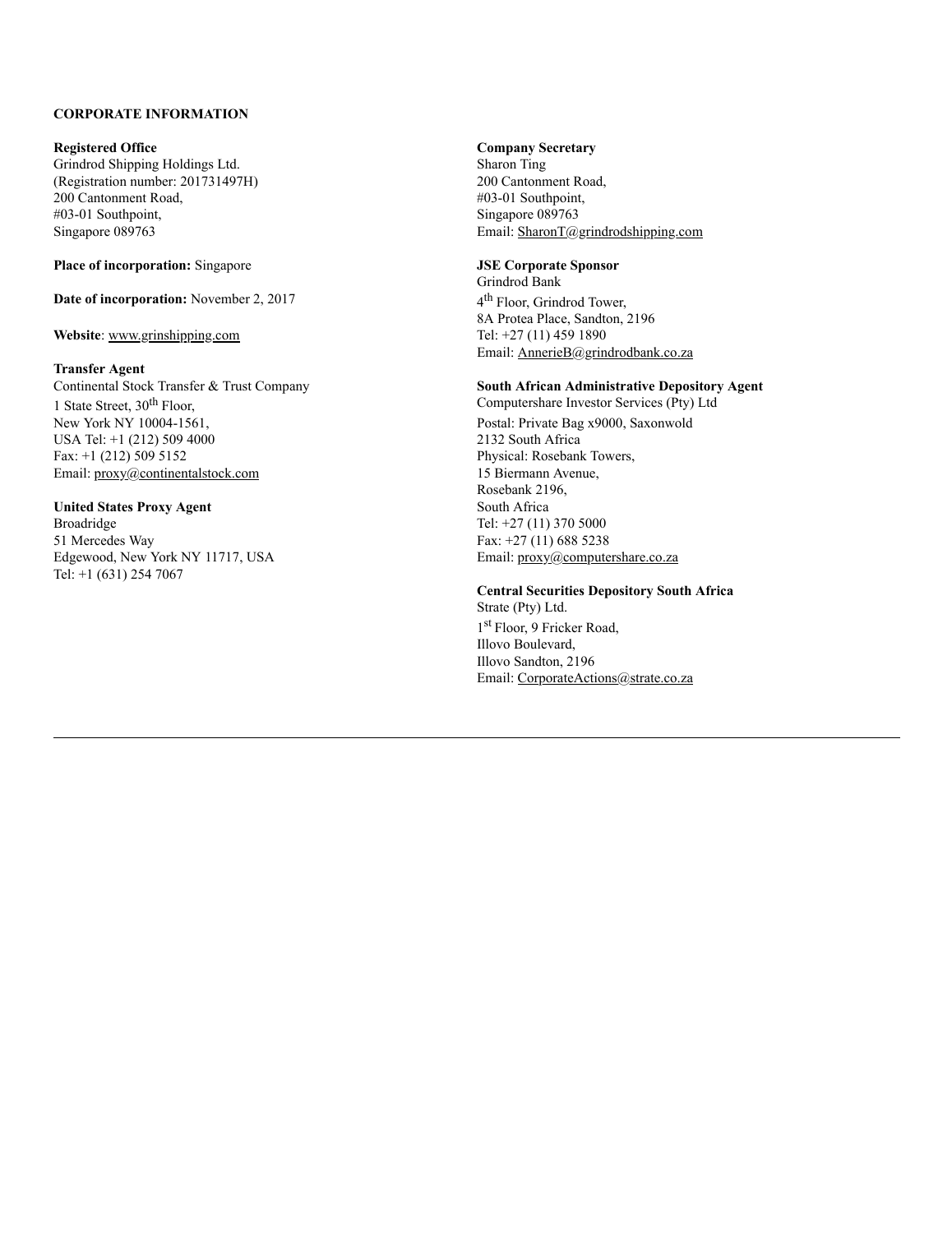# **Grindrod Shipping Holdings Ltd.**

(Incorporated in Singapore) (Registration number: 201731497H) NASDAQ Share code: GRIN and SEC CIK Number: CIK0001725293 JSE Share code: GSH and ISIN: SG9999019087 ("**GRIN**" or "**the Company**")

# **FORM OF PROXY AND VOTING INSTRUCTION**

For use at the annual general meeting to be held at 18:00 Singapore Standard Time (12:00 South Africa Standard Time, 06:00 United States Eastern Daylight Time) by way of electronic means on Thursday, May 26, 2022, and/or each adjournment thereof (the "AGM").

A shareholder will not be able to physically attend the AGM. Beneficial Shareholders and Shareholders of Record who wish to vote must appoint the Chairman of the AGM as their proxy to vote on their behalf at the AGM, and must complete and return this form of proxy and **voting instruction in accordance with the instructions contained herein.**

**This form must be completed and delivered:**

- 1- by International Shareholders to Vote Processing, c/o BROADRIDGE at 51 Mercedes Way, Edgewood, NY 11717, by 06:00 United States **Eastern Daylight Time on Monday, May 23, 2022;**
- 2- by South African Shareholders to your broker, dealer, securities depository or other intermediary through which your interests are held, **by 12:00 South Africa Standard Time on Monday, May 23, 2022; and**
- 3- by Shareholders of Record to Continental Stock Transfer & Trust Company via email to proxy@continentalstock.com or by post to 1 State Street, 30<sup>th</sup> Floor, New York, NY10004-1561, by 06:00 United States Eastern Daylight Time on Monday, May 23, 2022.

By submitting this form, you accept and agree to the personal data privacy terms set out in the notice of AGM to which this form is attached.

If you do not indicate how your votes are to be dealt with you will be deemed to have abstained from voting.

**Please refer to the notes and instructions overleaf regarding completion of this form.**

**Shareholder of Record / Beneficial Shareholder details**

|                                                                                                                      | of (address)                                |  |
|----------------------------------------------------------------------------------------------------------------------|---------------------------------------------|--|
|                                                                                                                      |                                             |  |
|                                                                                                                      |                                             |  |
| telephone number and the state of the state of the state of the state of the state of the state of the state o       | cell phone number                           |  |
| e-mail address                                                                                                       |                                             |  |
| being the Shareholder(s) of Record / Beneficial Shareholder(s) of                                                    | [see note 1] ordinary shares in the Company |  |
| wish to appoint the Chairman of the AGM to vote as my/our proxy in accordance with the following voting instruction. |                                             |  |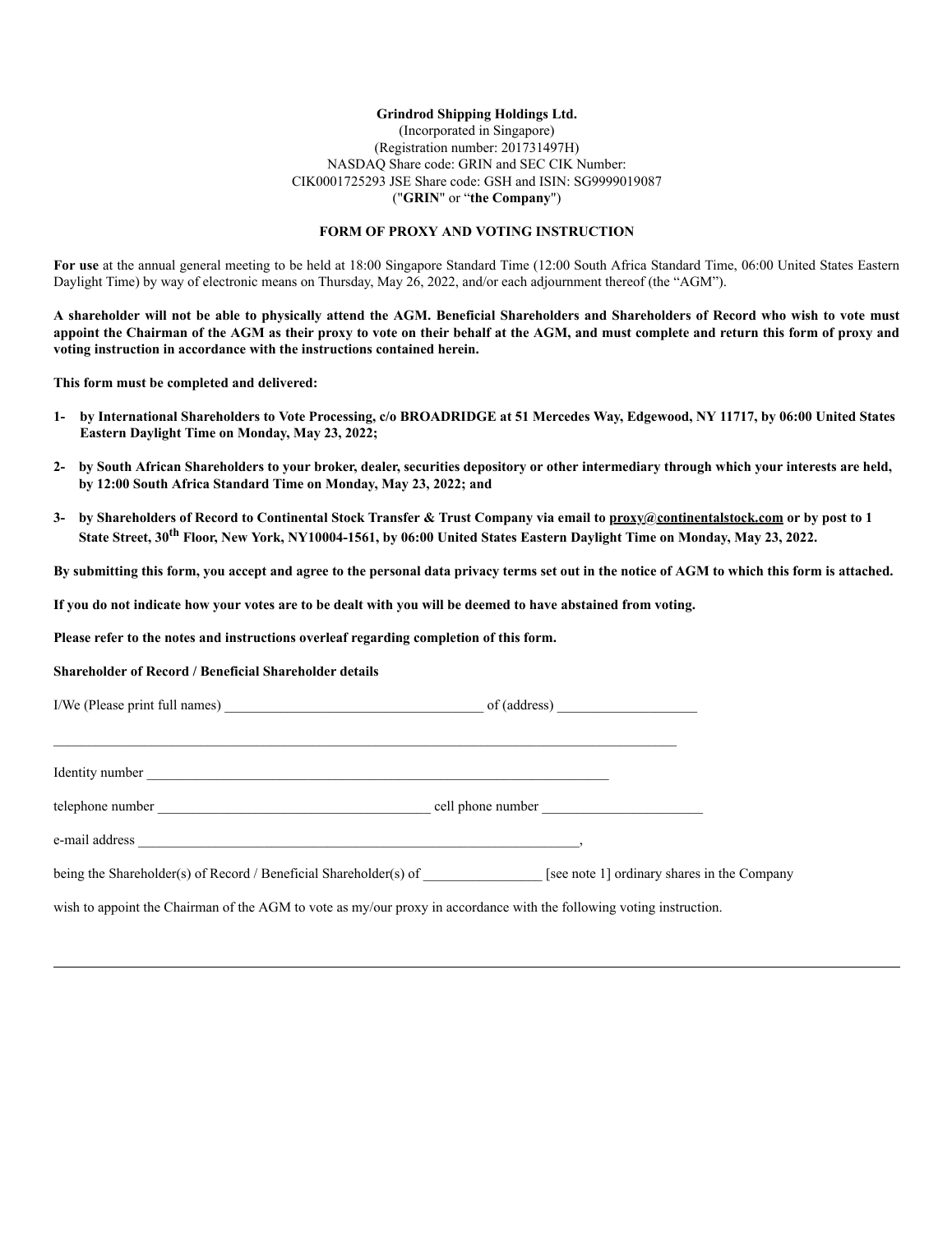**Voting instruction:** I/We wish to vote my/our shares as follows [see note 2]:

|                  | <b>No. ROUTINE BUSINESS</b>                                                                                                                                                                                                                                                                                                                                                                                                                                                                                                                                                                                                                                                                                                                                                                                                                                                                                                                                                                                                                                                                                                                                                         | For <sup>2</sup> | Against <sup>2</sup> | Abstain <sup>2</sup> |
|------------------|-------------------------------------------------------------------------------------------------------------------------------------------------------------------------------------------------------------------------------------------------------------------------------------------------------------------------------------------------------------------------------------------------------------------------------------------------------------------------------------------------------------------------------------------------------------------------------------------------------------------------------------------------------------------------------------------------------------------------------------------------------------------------------------------------------------------------------------------------------------------------------------------------------------------------------------------------------------------------------------------------------------------------------------------------------------------------------------------------------------------------------------------------------------------------------------|------------------|----------------------|----------------------|
| 1.               | To receive and adopt the Directors' Statement and Audited Financial Statements for the financial year ended<br>December 31, 2021 and the Auditor's Report thereon.                                                                                                                                                                                                                                                                                                                                                                                                                                                                                                                                                                                                                                                                                                                                                                                                                                                                                                                                                                                                                  |                  |                      |                      |
| $\overline{2}$ . | To re-appoint Mr. John Peter Herholdt, who retires pursuant to Regulation 101 of the Constitution, as a<br>Director.                                                                                                                                                                                                                                                                                                                                                                                                                                                                                                                                                                                                                                                                                                                                                                                                                                                                                                                                                                                                                                                                |                  |                      |                      |
| 3.               | To re-appoint Mr. Quah Ban Huat, who retires pursuant to Regulation 101 of the Constitution, as a Director.                                                                                                                                                                                                                                                                                                                                                                                                                                                                                                                                                                                                                                                                                                                                                                                                                                                                                                                                                                                                                                                                         |                  |                      |                      |
| 4.               | To re-appoint Mr. Paul Charles Over, who retires pursuant to Regulation 106 of the Constitution, as a Director.                                                                                                                                                                                                                                                                                                                                                                                                                                                                                                                                                                                                                                                                                                                                                                                                                                                                                                                                                                                                                                                                     |                  |                      |                      |
| 5.               | To approve the remuneration of the Non-executive Directors of the Company from time to time during the year<br>ending December 31, 2022 in accordance with the following:<br>annual fee rates as may be relevant to each Non-executive Director: (i) total all-inclusive Chairman's<br>(a)<br>fee of US\$175,000; (ii) Directors' fee of US\$85,000; (iii) Committee Chairman's fee of US\$40,000; and (iv)<br>Committee member's fee of US\$15,000; and<br>Grant of FSP awards based on a one-off amount to each Non-executive director, which takes into<br>(b)<br>account and recognises their contributions for the financial years ended December 31, 2020 and December<br>31, 2021 and ending December 31, 2022: (i) Mr. Michael John Hankinson of US\$237,500; (ii) Mr. John<br>Peter Herholdt of US\$165,000; (iii) Mr. Quah Ban Huat of US\$165,000; (iv) Mr. Murray Paul Grindrod of<br>US\$75,000; and (v) Mr. Paul Charles Over of US\$31,875. The quantity of the FSP awards will be based on<br>the GRIN share price to be determined at date of grant of FSP award. The FSP awards once granted to each<br>Non-executive director, will vest immediately upon grant. |                  |                      |                      |
| 6.               | To re-appoint Deloitte & Touche LLP as the Auditors of the Company and to authorize the Directors to fix<br>their remuneration.<br><b>SPECIAL BUSINESS</b>                                                                                                                                                                                                                                                                                                                                                                                                                                                                                                                                                                                                                                                                                                                                                                                                                                                                                                                                                                                                                          |                  |                      |                      |
| $\overline{7}$ . | To approve the amendment of the 2018 Forfeitable Share Plan Rules.                                                                                                                                                                                                                                                                                                                                                                                                                                                                                                                                                                                                                                                                                                                                                                                                                                                                                                                                                                                                                                                                                                                  |                  |                      |                      |
| 8.               | To approve the NED Compensation Program pursuant to which the NEDs concerned will be paid up to<br>US\$2,000 per diem, or a monthly retainer, or a flat retainer, always subject to a maximum of US\$120,000 per<br>annum per NED for any extraordinary work undertaken on behalf of the Company outside of the scope and<br>time commitment contained in the letters of appointment for the NEDs.                                                                                                                                                                                                                                                                                                                                                                                                                                                                                                                                                                                                                                                                                                                                                                                  |                  |                      |                      |
| 9.               | Authority to issue new shares under the 2018 Forfeitable Share Plan.                                                                                                                                                                                                                                                                                                                                                                                                                                                                                                                                                                                                                                                                                                                                                                                                                                                                                                                                                                                                                                                                                                                |                  |                      |                      |
| 10.              | Renewal of the Share Repurchase Mandate.                                                                                                                                                                                                                                                                                                                                                                                                                                                                                                                                                                                                                                                                                                                                                                                                                                                                                                                                                                                                                                                                                                                                            |                  |                      |                      |
| 11.              | Authority to allot and issue new shares up to 20% of shares outstanding.                                                                                                                                                                                                                                                                                                                                                                                                                                                                                                                                                                                                                                                                                                                                                                                                                                                                                                                                                                                                                                                                                                            |                  |                      |                      |

Signed at \_\_\_\_\_\_\_\_\_\_\_\_\_\_\_\_\_\_ on \_\_\_\_\_\_\_\_\_\_\_\_\_\_\_\_\_\_\_\_\_\_ 2022

Signature of Shareholder(s) or Common Seal [see notes 4 and 5]

And, only in the case of a minor, assisted by [see note 6]

 $\mathcal{L}_\text{max}$ 

Name in full Signature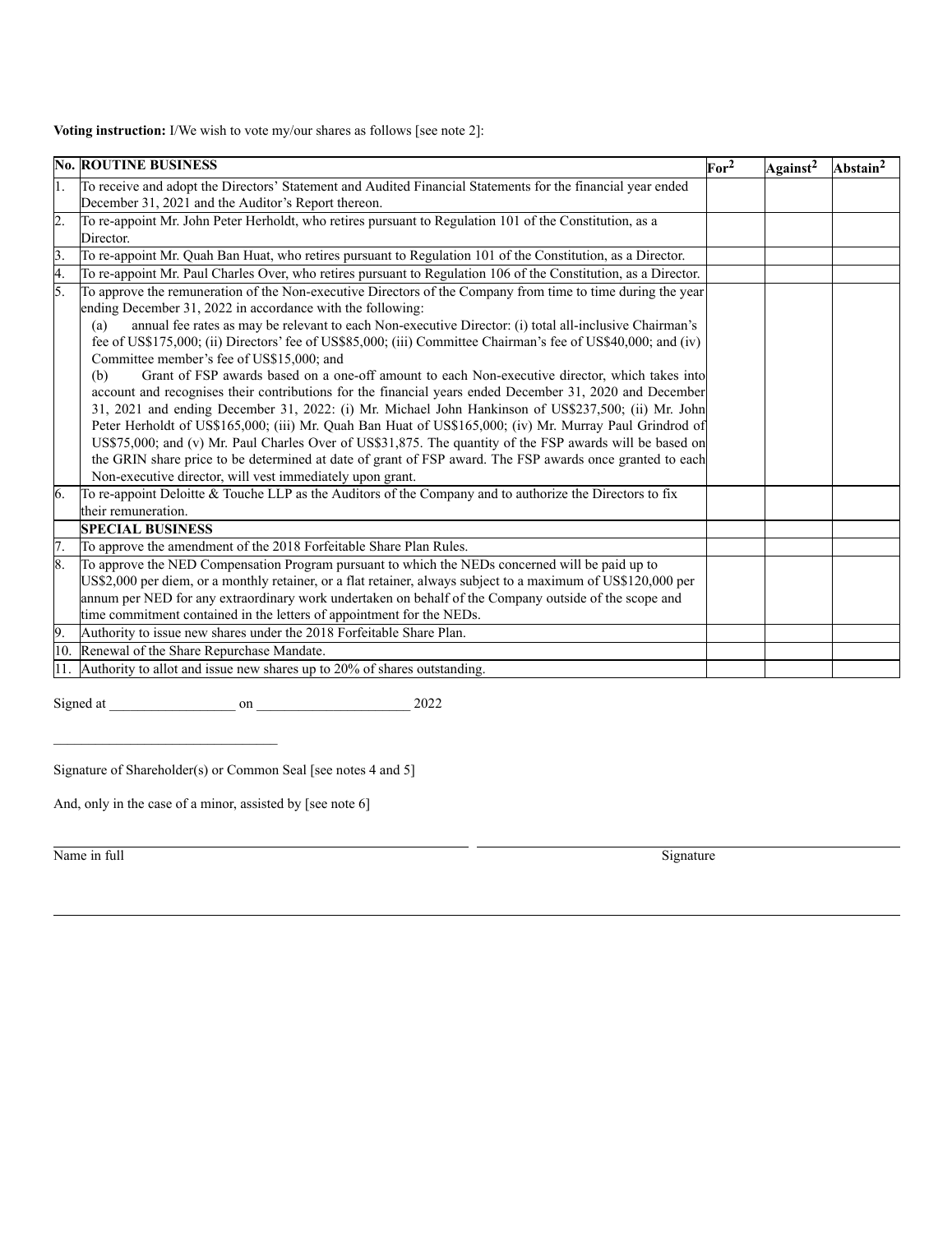# **NOTES TO THE FORM OF PROXY AND VOTING INSTRUCTION FORM**

- 1. Please insert the relevant number of those shares owned by you that is to be represented in this form of proxy and voting instruction. You are not obliged to vote all your shares or to vote all your shares in the same manner.
- 2. If you wish to split your votes across the voting options or to cast your votes in respect of a lesser number of shares than you own in the Company insert the relevant number of shares in respect of which you wish to vote in the relevant space under the columns headed For, Against, Abstain, as appropriate. A shareholder is not obliged to use all the votes exercisable by the shareholder, but the total of the votes cast and in respect of which abstention is recorded may not exceed the total of the votes exercisable by the shareholder. If you wish to cast all of the votes of those shares owned by you that are represented in this form of proxy and voting instruction in the same way in respect of a particular resolution, you need not fill in such number of shares but you must indicate your vote as either For, Against or Abstain by placing a tick or cross in the relevant space.
- 3. Any deletions, alterations or corrections made to this form must be initialed by the shareholder.
- 4. In the case of joint shareholders, all holders must sign this form.
- 5. This form must be executed by the shareholder or his attorney, or if such shareholder is a corporation, under its common seal or under the hand of its officer or attorney, duly authorised in writing. Where this form is executed by an attorney, the power of attorney or a duly certified copy thereof must be lodged with this form (failing previous registration with the Company, the Transfer Agent or the South African Administrative Depository Agent or waiver of this requirement by the Chairman of the AGM), failing which this form may be treated as invalid and disregarded.
- 6. A minor must be assisted by his/her parent or guardian unless the relevant documents establishing his/her legal capacity are produced or have been previously registered with the Company, the Transfer Agent or the South African Administrative Depository Agent or unless this requirement is waived by the Chairman of the AGM.
- 7. The Chairman of the AGM may accept any voting instruction submitted other than in accordance with these notes if he is satisfied as to the manner in which the shareholder wishes to vote.
- 8. Any form that is incomplete, improperly completed or illegible or where the true intentions of the person executing the form are not ascertainable may be rejected.
- 9. This form must be completed and delivered:
	- (i) by International Shareholders to Vote Processing, c/o BROADRIDGE at 51 Mercedes Way, Edgewood, NY 11717, by 06:00 United States Eastern Daylight Time on Monday, May 23, 2022;
	- (ii) by South African Shareholders to your broker, dealer, securities depository or other intermediary through which your interests are held by 12:00 South Africa Standard Time on Monday, May 23, 2022; and
	- (iii) by Shareholders of Record to Continental Stock Transfer & Trust Company via email to proxy@continentalstock.com or by post to 1 State Street, 30<sup>th</sup> Floor, New York, NY10004-1561, by 06:00 United States Eastern Daylight Time on Monday, May 23, 2022.
- 10. If you wish to revoke this form of proxy and voting instruction, a Beneficial Shareholder must send an email to notify this to the relevant broker, dealer, securities depository or other intermediary and a Shareholder of Record must send an email to notify this to Continental Stock Transfer & Trust Company, in each case, by May 23, 2022.